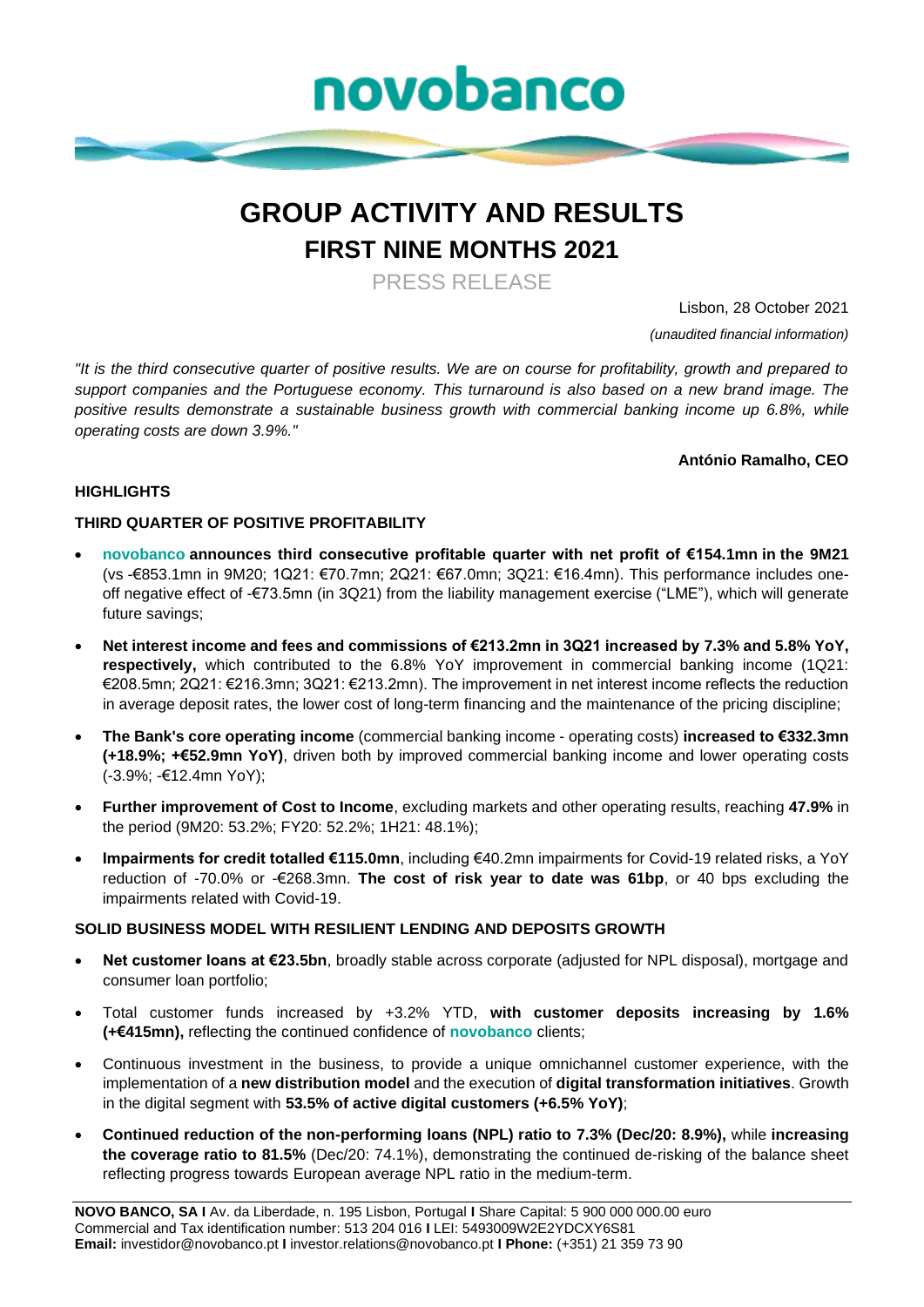### **STABLE CAPITAL RATIOS AND LIQUIDITY RATIO**

The Bank is well positioned to continue to support households and corporate customers, with CET 1 ratio at 10.9% (total solvency ratio at 12.8%), liquidity ratio (LCR) of 151% and NSFR of 114%.

# **GROUP RESULTS**

At the end of the third quarter of 2021, **novobanco** reported a profit of €154.1mn (+€1,007.2mn YoY), with evolution driven by (i) the improvement in the Bank's operating income (+32.8%; +€166.1mn), (ii) the reduction in operating costs (-3.9%; -€12.4mn), (iii) the lower level of impairments and provisions (-80.8%; -€673.7mn) and (iv) the recognition in September 2020 of the loss of €260.6m in the revaluation of the Restructuring Funds.

|                                               |           |           |          | mn€      |
|-----------------------------------------------|-----------|-----------|----------|----------|
|                                               |           |           | Change   |          |
| <b>INCOME STATEMENT</b>                       | 30-Sep-20 | 30-Sep-21 | absolute | $\%$     |
| Net Interest Income                           | 401.0     | 430.2     | 29.1     | 7.3%     |
| + Fees and Commissions                        | 196.5     | 207.9     | 11.3     | 5.8%     |
| = Commercial Banking Income                   | 597.6     | 638.0     | 40.5     | 6.8%     |
| + Capital Markets Results                     | $-20.3$   | 33.7      | 54.0     | $\cdots$ |
| + Other Operating Results                     | $-70.4$   | 1.2       | 71.6     | $\cdots$ |
| = Banking Income                              | 506.8     | 672.9     | 166.1    | 32.8%    |
| - Operating Costs                             | 318.1     | 305.7     | $-12.4$  | $-3.9%$  |
| = Net Operating Income                        | 188.7     | 367.2     | 178.5    | 94.6%    |
| + Restructuring funds - independent valuation | $-260.6$  | 0.0       | 260.6    | 100.0%   |
| - Net Impairments and Provisions              | 833.3     | 159.6     | $-673.7$ | $-80.8%$ |
| Credit                                        | 383.3     | 115.0     | $-268.3$ | $-70.0%$ |
| Securities                                    | 17.5      | 17.4      | $-0.1$   | $-0.7%$  |
| Other Assets and Contingencies                | 432.5     | 27.2      | $-405.3$ | $-93.7%$ |
| - Income before Taxes                         | $-905.2$  | 207.6     | 1 112.7  | $\cdots$ |
| - Corporate Income Tax                        | $-77.7$   | 13.0      | 90.7     | $\cdots$ |
| - Special Tax on Banks                        | 32.8      | 34.2      | 1.5      | 4.4%     |
| = Income after Taxes                          | $-860.2$  | 160.4     | 1 020.6  | $\cdots$ |
| - Non-Controlling Interests                   | $-7.1$    | 6.3       | 13.4     | $\cdots$ |
| = Net Income for the period                   | $-853.1$  | 154.1     | 1 007.2  | $\cdots$ |

Despite the negative impact of the LME (-€73.5mn), the net income in the third quarter reached +€16.4mn (3Q20 -€297.8mn).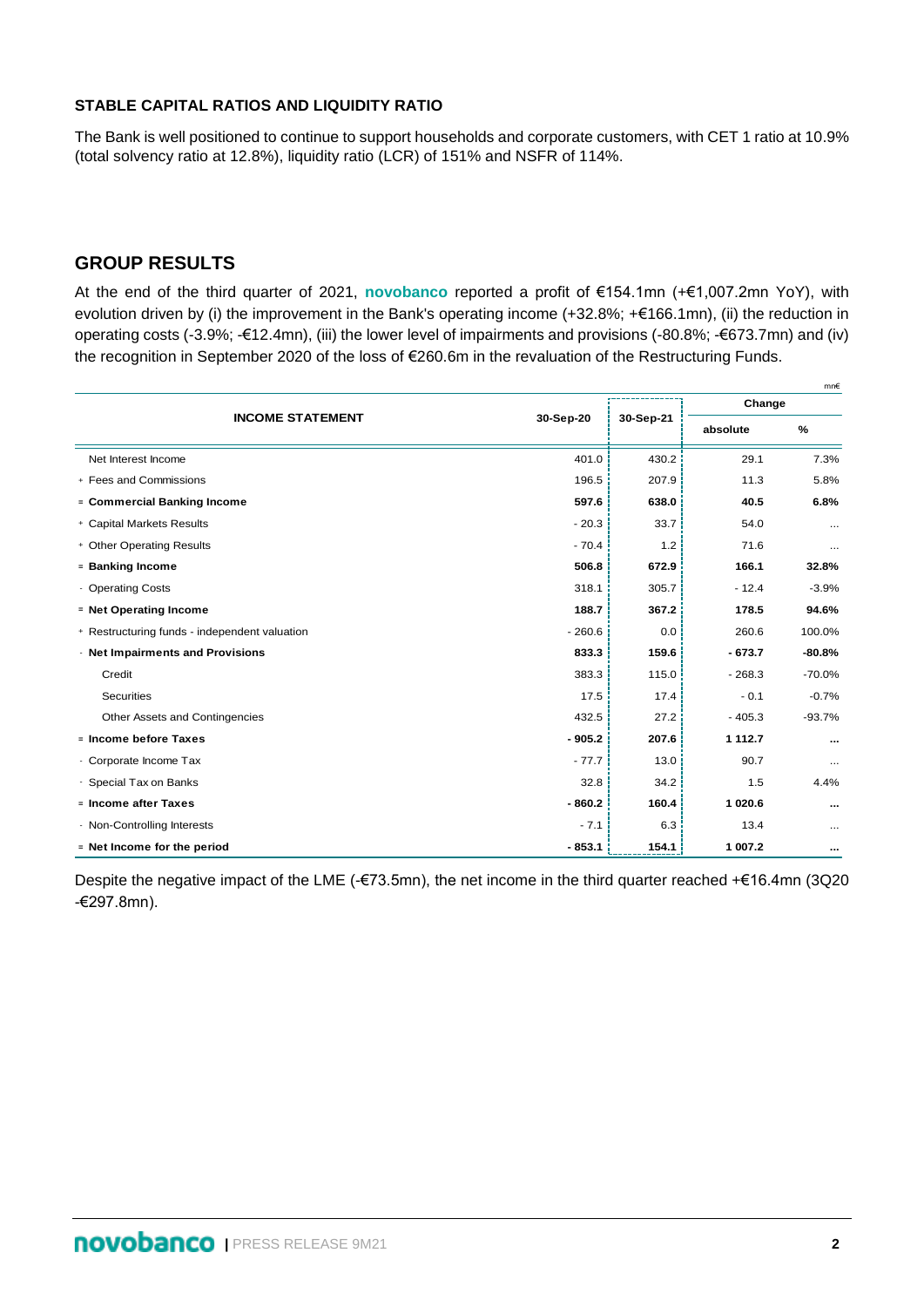|          |             |             |          |       |             |             |                     | mn€                                                                                                                                                                                                                                      |
|----------|-------------|-------------|----------|-------|-------------|-------------|---------------------|------------------------------------------------------------------------------------------------------------------------------------------------------------------------------------------------------------------------------------------|
|          |             |             |          |       |             |             | QoQ change          |                                                                                                                                                                                                                                          |
|          |             |             |          |       |             |             | absolute            | %                                                                                                                                                                                                                                        |
| 130.2    | 125.5       | 145.3       | 154.1    | 145.7 | 143.5       |             | $-2.6$              | $-1.8%$                                                                                                                                                                                                                                  |
| 67.9     | 63.6        | 65.1        | 75.4     | 62.8  | 72.8        |             | $-0.5$              | $-0.6%$                                                                                                                                                                                                                                  |
| 198.0    | 189.1       | 210.4       | 229.5    | 208.5 | 216.3       |             | $-3.0$              | $-1.4%$                                                                                                                                                                                                                                  |
| $-94.1$  | 58.3        | 15.4        | $-52.2$  | 52.8  | 40.5        |             | $-100.2$            | $\cdots$                                                                                                                                                                                                                                 |
| 2.5      | $-60.4$     | $-12.5$     | $-66.2$  | 12.2  | $-41.3$     |             | 71.6                | $\cdots$                                                                                                                                                                                                                                 |
| 106.5    | 187.0       | 213.3       | 111.1    | 273.5 | 215.5       |             | $-31.6$             | $-14.7%$                                                                                                                                                                                                                                 |
| 108.3    | 105.8       | 104.0       | 113.7    | 102.7 | 101.4       |             | 0.2                 | 0.2%                                                                                                                                                                                                                                     |
| $-1.7$   | 81.2        | 109.3       | $-2.7$   | 170.8 | 114.1       |             | $-31.8$             | $-27.9%$                                                                                                                                                                                                                                 |
| 0.0      | $-260.6$    | 0.0         | $-39.6$  | 0.0   | 0.0         |             | 0.0                 | $\cdots$                                                                                                                                                                                                                                 |
| 149.1    | 194.5       | 489.7       | 358.1    | 61.8  | 27.4        |             | 43.0                | $\cdots$                                                                                                                                                                                                                                 |
| 138.8    | 142.2       | 102.3       | 141.1    | 54.9  | 29.8        |             | 0.5                 | 1.6%                                                                                                                                                                                                                                     |
| 2.1      | $-0.9$      | 16.3        | 23.5     | 0.9   | 15.1        |             | $-13.7$             | $-90.8%$                                                                                                                                                                                                                                 |
| 8.2      | 53.2        | 371.1       | 193.5    | 6.0   | $-17.5$     |             | 56.3                | $\cdots$                                                                                                                                                                                                                                 |
| $-150.9$ | $-373.9$    | $-380.4$    | $-400.4$ | 109.0 | 86.7        |             | $-74.8$             | $-86.3%$                                                                                                                                                                                                                                 |
| 0.6      | 4.0         | $-82.3$     | 78.8     | 4.2   | 16.9        |             | $-25.0$             | $\cdots$                                                                                                                                                                                                                                 |
| 27.5     | $-0.1$      | 5.3         | 0.0      | 32.8  | 1.5         |             | $-1.5$              | $-99.9%$                                                                                                                                                                                                                                 |
| $-179.0$ | $-377.8$    | $-303.4$    | $-479.2$ | 72.0  | 68.4        |             | $-48.4$             | $-70.8%$                                                                                                                                                                                                                                 |
| 0.1      | $-1.6$      | $-5.6$      | $-3.0$   | 1.3   | 1.4         |             | 2.2                 | $\cdots$                                                                                                                                                                                                                                 |
| $-179.1$ | $-376.2$    | $-297.8$    | $-476.2$ | 70.7  | 67.0        |             | $-50.6$             | $-75.6%$                                                                                                                                                                                                                                 |
|          | <b>1Q20</b> | <b>2Q20</b> | 3Q20     | 4Q20  | <b>1Q21</b> | <b>2Q21</b> | -----------<br>3Q21 | 140.9 <sup>1</sup><br>72.3<br>213.2<br>$-59.7$<br>30.3 <sub>1</sub><br>183.9<br>101.6<br>82.3<br>0.0 <sub>1</sub><br>70.4<br>30.3<br>1.4 <sup>1</sup><br>38.7<br>11.9<br>$-8.1$<br>0.0 <sub>i</sub><br>20.01<br>3.6 <sub>1</sub><br>16.4 |

The most relevant features of the activity in the period include the following:

- Increase in commercial banking income, which amounted to €638.0mn (+6.8%; +€40.5mn YoY), driven by higher net interest income (+7.3%; +€29.1mn YoY), and an improvement in fees and commissions (+5.8%; +€11.3mn YoY);
- Capital markets results of +€33.7mn mostly due to the increase in market interest rates in the first nine months of 2021 and despite the LME negative impact of €73.5mn;
- Operating costs are lower YoY (-3.9%; -€12.4mn), standing at €305.7mn (1Q21: €102.7mn; 2Q21: €101.4mn; 3Q21: €101.6mn), which reflects on the one hand the focus on cost efficiency achieved with processes simplification and optimisation, and on the other hand the investment in the business and in digital transformation, with both effects contributing to an improvement of the Bank's efficiency ratios;
- In the first nine months of 2021 the amount allocated to impairment and provisions totalled €159.6mn (including €40.2mn additional impairment within the scope of Covid-19), representing a YoY reduction of -€673.7mn (-80.8%).

### **Net Interest Income**

Net interest income shows a YoY increase of 8 bp (from 1.35% to 1.43%), benefitting from 21 bp reduction of the average liability rate, which offset the decrease in the average asset rate as a result of the lower mortgage rates.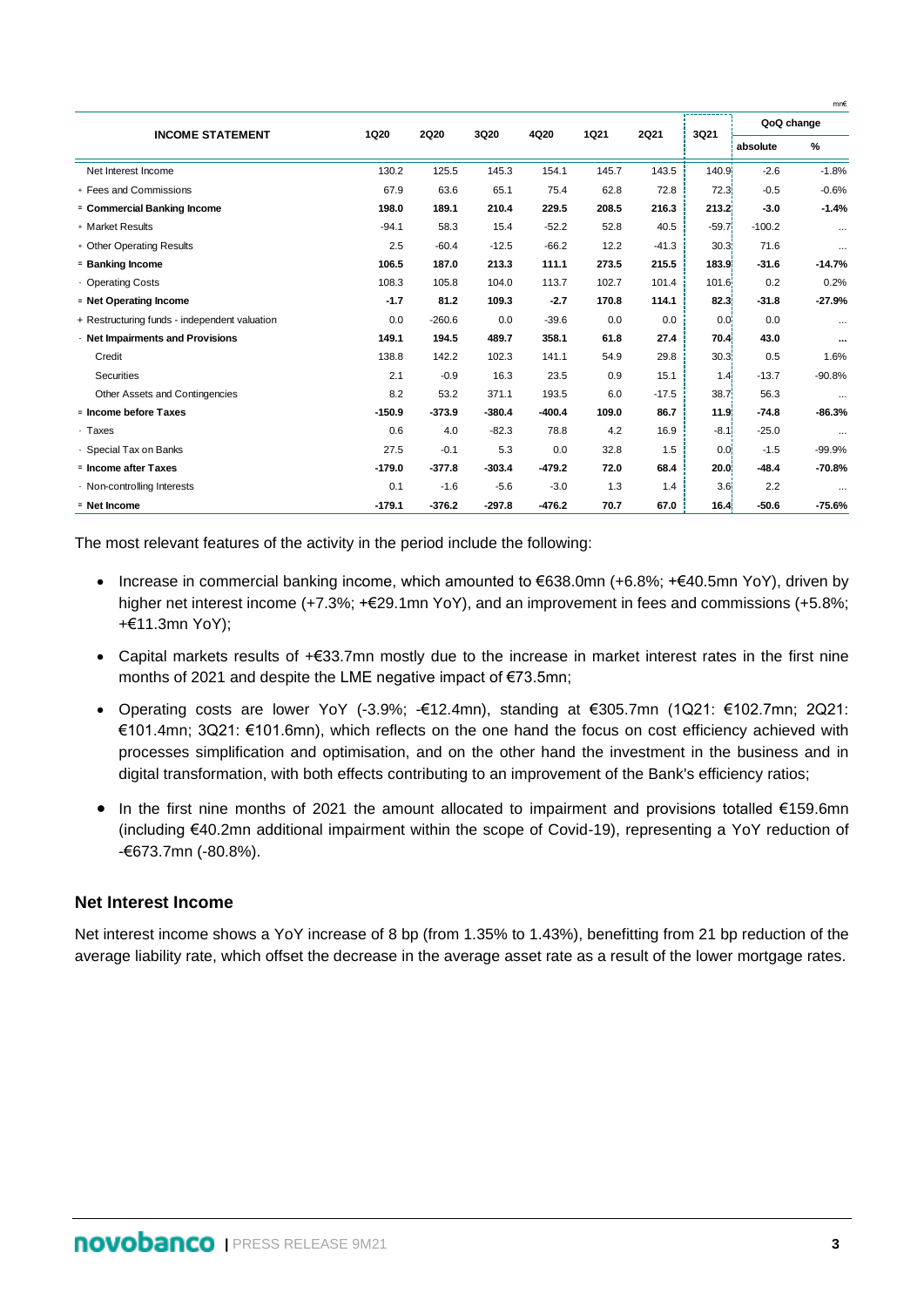|                                                                          |                           |              |                   |                           |              |                   |                           |              | mn€               |
|--------------------------------------------------------------------------|---------------------------|--------------|-------------------|---------------------------|--------------|-------------------|---------------------------|--------------|-------------------|
|                                                                          |                           | 30-Sep-20    |                   |                           | 2020         |                   |                           | 30-Sep-21    |                   |
| <b>NET INTEREST INCOME (NII) AND</b><br><b>NET INTEREST MARGIN (NIM)</b> | Average<br><b>Balance</b> | Avg.<br>Rate | Income /<br>Costs | Average<br><b>Balance</b> | Avg.<br>Rate | Income /<br>Costs | Average<br><b>Balance</b> | Avg.<br>Rate | Income /<br>Costs |
| <b>INTEREST EARNING ASSETS</b>                                           | 38 932                    | 1.75%        | 519               | 38 597                    | 1.77%        | 694               | 39 686                    | 1.61%        | 484               |
| <b>Customer Loans</b>                                                    | 25 316                    | 2.09%        | 403               | 24 939                    | 2.13%        | 541               | 25 001                    | 2.02%        | 383               |
| Mortgage Loans                                                           | 10033                     | 1.20%        | 92                | 9987                      | 1.20%        | 122               | 9928                      | 1.04%        | 78                |
| <b>Consumer Loans and Others</b>                                         | 1 3 6 2                   | 6.16%        | 64                | 1 3 2 8                   | 6.24%        | 84                | 1 3 6 6                   | 5.90%        | 61                |
| Corporate Lending                                                        | 13921                     | 2.33%        | 247               | 13624                     | 2.42%        | 335               | 13707                     | 2.34%        | 244               |
| Money Market Placements                                                  | 2928                      | 0.59%        | 13                | 2993                      | 0.54%        | 16                | 4 3 6 1                   | 0.04%        | 1                 |
| Securities and Other Assets                                              | 10 687                    | 1.27%        | 103               | 10 665                    | 1.26%        | 137               | 10 3 25                   | 1.28%        | 100               |
| <b>INTEREST EARNING ASSETS AND OTHER</b>                                 | 38 932                    | 1.75%        | 519               | 38 597                    | 1.77%        | 694               | 39 686                    | 1.61%        | 484               |
| <b>INTEREST BEARING LIABILITIES</b>                                      | 37 234                    | 0.40%        | 113               | 36 782                    | 0.35%        | 132               | 37 981                    | 0.18%        | 51                |
| <b>Customer Deposits</b>                                                 | 26 311                    | 0.29%        | 57                | 25 787                    | 0.27%        | 72                | 26 512                    | 0.20%        | 40                |
| Money Market Funding                                                     | 9831                      | 0.00%        | $\mathbf 0$       | 9913                      | $-0.13%$     | $-13$             | 10 455                    | $-0.37%$     | $-40$             |
| <b>Other Liabilities</b>                                                 | 1 0 9 2                   | 6.64%        | 55                | 1 0 8 1                   | 6.70%        | 74                | 1014                      | 6.70%        | 52                |
| OTHER NON-INTEREST BEARING LIABILITIES                                   | 1698                      |              |                   | 1815                      |              | ٠                 | 1705                      |              |                   |
| <b>INTEREST BEARING LIABILITIES AND OTHER</b>                            | 38 932                    | 0.38%        | 113               | 38 597                    | 0.34%        | 132               | 39 686                    | 0.17%        | 51                |
| NIM / NII<br>(without stage 3 impairment adjustment)                     |                           | 1.37%        | 407               |                           | 1.43%        | 562               |                           | 1.44%        | 433               |
| Stage 3 impairment                                                       |                           |              | - 6               |                           |              | - 6               |                           |              | - 3               |
| NIM / NII                                                                |                           | 1.35%        | 401               |                           | 1.41%        | 555               |                           | 1.43%        | 430               |
|                                                                          |                           |              |                   |                           |              |                   |                           |              |                   |

The average rate on customer loans was 2.02%, lower YoY (-7bps) given the different weight of each segment (portfolio effect; -3bps) and the competitive environment (rate effect; -4bps). The lower YoY average balance reflects the sale of the Carter and Wilkinson portfolio, with the loan portfolio broadly stable on an adjusted basis.

The average balance of deposits was €26.5bn, with an average interest rate of 0.20% (-9bps YoY), and Money Market Funding was €10.5bn, with -0.37% average interest rate, benefiting in part from the conditions of the ECB long-term refinancing operations.

The Group therefore continued to increase the spread between the rate on interest earning assets (1.61%; 9M20: 1.75%) and the cost of liabilities (0.17%; 9M20: 0.38%) with a positive impact on overall net interest margin (1.43%; 9M20: 1.35%).

### **Fees and Commissions**

Fees and commissions contributed with €207.9mn of results in the period, representing an increase of 5.8% YoY (+€11.3mn) and a growth of 11.1% vs 3Q20 (+€7.2mn).

This performance results from the increase in Payments Management (+€4.1mn; +5.1% YoY) based on a higher volume of transactions/price and volume increase in the Asset Management & Bancassurance (+€8.5mn; +20.5%), reflecting a greater commercial activity and increased customer appetite for this segment.

|                                              |           |                   |          | mn€      |
|----------------------------------------------|-----------|-------------------|----------|----------|
|                                              |           |                   | Change   |          |
| <b>FEES AND COMMISSIONS</b>                  | 30-Sep-20 | 30-Sep-21         | absolute | %        |
| Payments Management                          | 80.2      | 84.3              | 4.1      | 5.1%     |
| Commissions on Loans, Guarantees and Similar | 62.2      | 62.5              | 0.3      | 0.5%     |
| Asset Management and Bancassurance           | 41.5      | 50.0 <sup>1</sup> | 8.5      | 20.5%    |
| Advising, Servicing and Other                | 12.6      | 11.1!             | $-1.5$   | $-12.3%$ |
| <b>TOTAL</b>                                 | 196.5     | 207.9             | 11.3     | 5.8%     |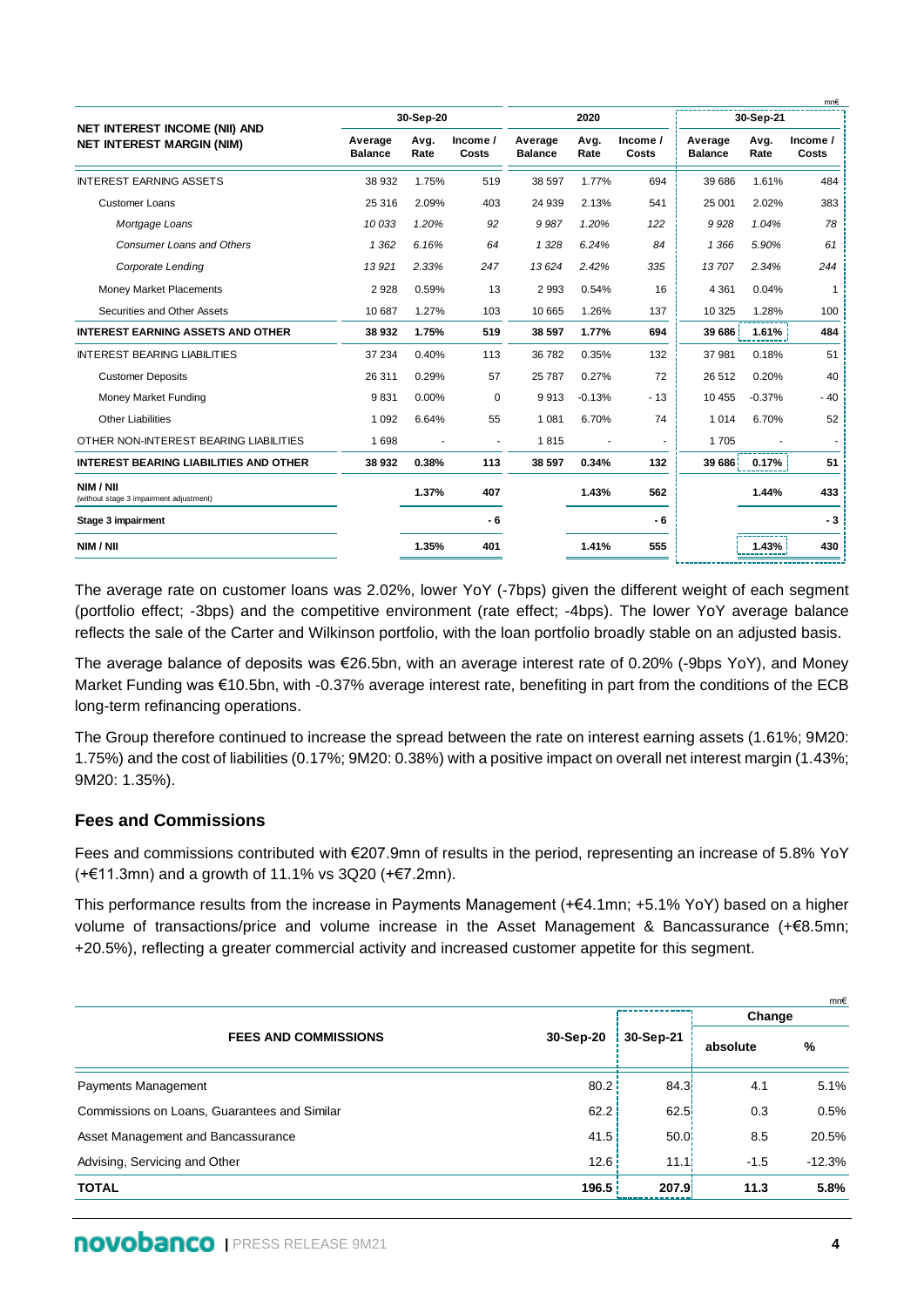# **Capital Markets and Other Operating Results**

The results of financial operations were positive by €33.7mn mostly due to an increase in market interest rates in the first nine months of 2021 which more than offset the negative impact of LME concluded in the quarter (-€73.5mn). The LME consisted in the buy-back of expensive senior zero-coupon bonds (~7% yield) with long maturity and will generate future savings of ~€475mn (until maturity).

Other operating results totalled +€1.2mn, including gains from credit recovery (+€20.9mn), the costs related with contributions to the Single Resolution Fund (-€25.3mn) and to the Portuguese Resolution Fund (-€15.2mn).

# **Operating Costs**

Operating costs decreased 3.9% YoY, reflecting the continued optimisation and simplification of the organisation and its processes, alongside investment in the future of the business.

|                                  |           |           |           |           |           |           |          | mn€     |
|----------------------------------|-----------|-----------|-----------|-----------|-----------|-----------|----------|---------|
| <b>OPERATING COSTS</b>           | 30-Sep-16 | 30-Sep-17 | 30-Sep-18 | 30-Sep-19 | 30-Sep-20 | 30-Sep-21 | Change   |         |
|                                  |           |           |           |           |           |           | absolute | %       |
| <b>Staff Costs</b>               | 230.2     | 210.4     | 199.5     | 200.6     | 182.8     | 175.5     | $-7.3$   | $-4.0%$ |
| General and Administrative Costs | 176.8     | 152.7     | 147.9     | 134.3     | 111.2     | 105.3     | $-5.9$   | $-5.3%$ |
| Depreciation                     | 42.9      | 31.2      | 16.2      | 26.9      | 24.1      | 25.01     | 0.9      | 3.7%    |
| <b>TOTAL</b>                     | 449.9     | 394.2     | 363.5     | 361.8     | 318.1     | 305.7     | $-12.4$  | $-3.9%$ |

Staff costs totalled €175.5mn (-4.0% YoY), maintaining the downward trend accounted in recent years, and as a result of increased efficiency. As of 30 September 2021, **novobanco** Group had 4,362 employees (Dec/20: 4,582; -220 YTD).

General administrative costs decreased 5.3% YoY, to €105.3mn, due a widespread effort to reduce operating costs, alongside investment in the future of the business.

The total number of branches as of 30 September 2021 was 334 (Dec/20: 359; -25 branches YTD).

### **Impairments and Provisions**

In the first nine months of 2021, **novobanco** Group recorded an increase in provisions in the amount of €159.6mn (including €40.2mn additional impairment within the scope of Covid-19), a reduction compared to the same period of the previous year (-80.8%).

The cost of risk reached 61bps (or 40bps without the impact of Covid-19 additional impairment).

|                                       |                    |                    |          | mn€      |
|---------------------------------------|--------------------|--------------------|----------|----------|
|                                       |                    |                    | Change   |          |
| <b>NET IMPAIRMENTS AND PROVISIONS</b> | 30-Sep-20          | 30-Sep-21          | absolute | %        |
| <b>Customer Loans</b>                 | 383.3              | 115.0 <sub>i</sub> | $-268.3$ | -70.0%   |
| <b>Securities</b>                     | 17.5               | 17.4               | $-0.1$   | $-0.7%$  |
| Other Assets and Contingencies        | 432.5              | 27.21              | $-405.3$ | $-93.7%$ |
| <b>TOTAL</b>                          | 833.3 <sup>1</sup> | 159.6              | $-673.7$ | $-80.8%$ |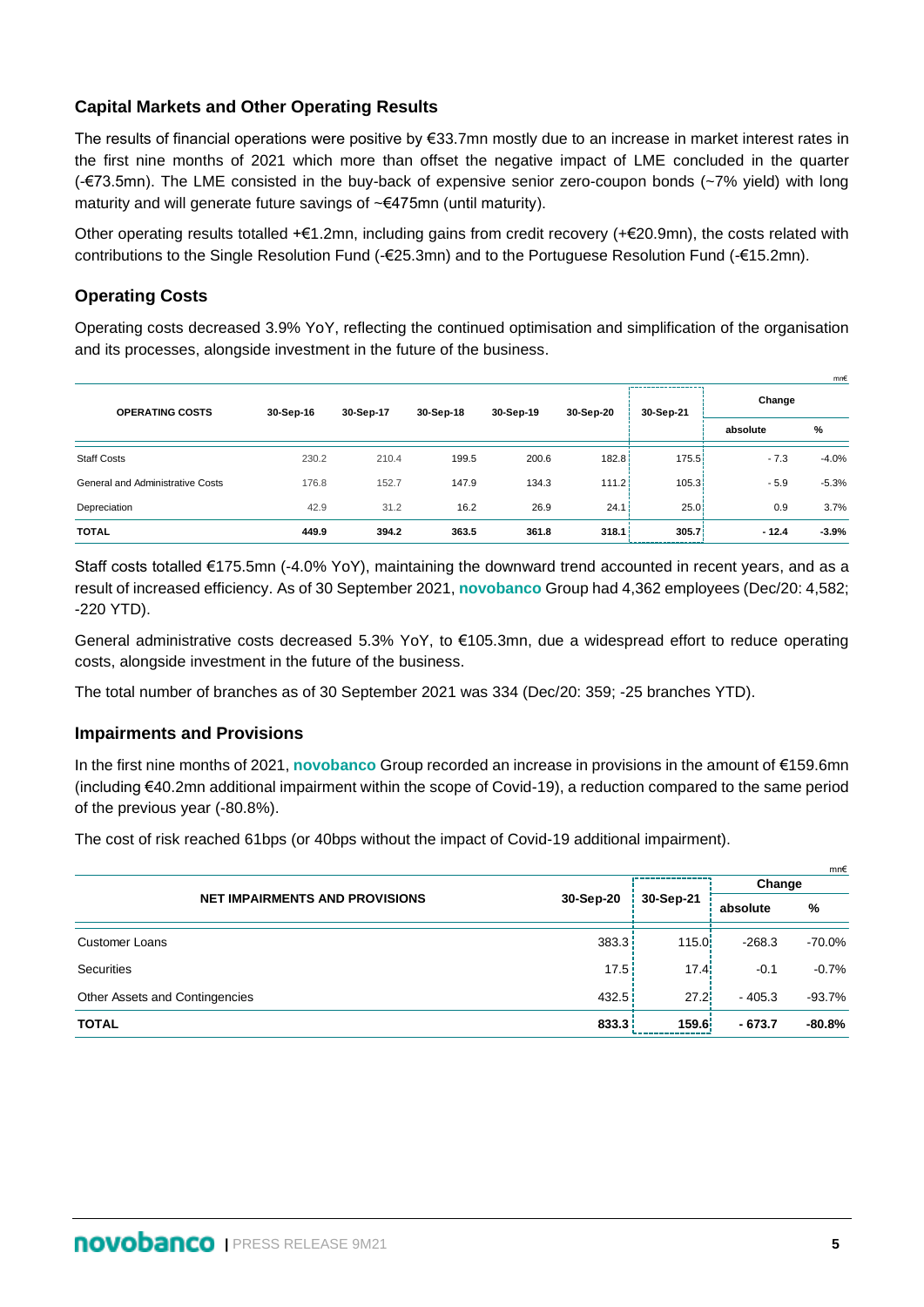# **ACTIVITY, LIQUIDITY AND CAPITAL MANAGEMENT**

## **CUSTOMER LOANS**

**novobanco**'s strategy is one of supporting the domestic business community combined with a robust and disciplined lending policy. This support has been provided across all industry sectors and all companies, with an emphasis on exporting SMEs and those that focus on innovation in their products, services or production systems.

|                               |           |                   |           |                   | mn€     |
|-------------------------------|-----------|-------------------|-----------|-------------------|---------|
| <b>CUSTOMER LOANS</b>         | 30-Sep-20 | 31-Dec-20         | 30-Sep-21 | <b>YTD Change</b> |         |
|                               |           |                   |           | absolute          | %       |
| Loans to corporate customers  | 14 5 25   | 13 873            | 13 678    | $-195$            | $-1.4%$ |
| <b>Loans to Individuals</b>   | 11 402    | 11 344            | 11 280    | $-64$             | $-0.6%$ |
| <b>Residential Mortgage</b>   | 10 046    | 10 010            | 9882      | $-129$            | $-1.3%$ |
| Other Loans                   | 1 356     | 1 3 3 3           | 1 398     | 64                | 4.8%    |
| <b>Customer Loans (gross)</b> | 25 9 27   | 25 217            | 24 957    | $-259$            | $-1.0%$ |
| Provisions                    | 1815      | 1600 <sup>1</sup> | 1495      | $-105$            | $-6.5%$ |
| <b>Customer Loans (net)</b>   | 24 113    | 23 617            | 23 4 6 2  | $-155$            | $-0.7%$ |

**novobanco**'s commitment to support corporates and households resulted in the granting that as of September 2021 totalled €5.4bn (Dec/20: €6.9mM), representing circa 22% of the gross loan book, along with €1.3bn of guaranteed credit lines granted to corporates, of which ~97% are already disbursed. The moratoria under the regulatory framework support more than 20,000 clients and represented ~29% of the corporate portfolio, ~14% of the mortgage book and ~2% of other individual loans portfolio.

Loans to customers (gross) totalled €24,957mn (in line with June 2021), with the YTD evolution (-1.0%) influenced by the execution of the strategy to reduce the stock of NPL. **novobanco** sold a portfolio of non-performing loans and related assets in 2021 with a gross value of €210.4mn.

The principal risk indicators are set out below:

|                                                                                                                         |           |           |           |             | mn€      |
|-------------------------------------------------------------------------------------------------------------------------|-----------|-----------|-----------|-------------|----------|
| ASSET QUALITY AND COVERAGE RATIOS                                                                                       | 30-Sep-20 | 31-Dec-20 | 30-Sep-21 | YtD Change  |          |
|                                                                                                                         |           |           |           | absolute    | %        |
|                                                                                                                         |           |           |           |             |          |
| Overdue Loans > 90 days                                                                                                 | 872       | 610       | 565!      | - 45        | $-7.4%$  |
| Non-Performing Loans (NPL) <sup>1</sup>                                                                                 | 2807      | 2498      | 2195      | $-302$      | $-12.1%$ |
| Overdue Loans > 90 days / Customer Loans (gross)                                                                        | 3.4%      | 2.4%      | $2.3\%$   | $-0.2$ p.p. |          |
| Non-Performing Loans (NPL) <sup>1</sup> / Customer Loans (gross) + Deposits<br>with Banks and advances to Banks (gross) | 9.7%      | $8.9\%$   | 7.3%      | $-1.6$ p.p. |          |
| Credit Provisions / Customer Loans                                                                                      | 7.0%      | 6.3%      | $6.0\%$   | $-0.4$ p.p. |          |
| Coverage of Overdue Loans > 90 days                                                                                     | 208.0%    | 262.2%    | 264.7%    | 2.5 p.p.    |          |
| Coverage of Non-Performing Loans <sup>1</sup>                                                                           | 76.3%     | 74.1%     | 81.5%     | 7.5 p.p.    |          |

1 Includes Deposits and Loans and advances to Banks and Customer Loans

The reduction in loans overdue by more than 90 days and in non-performing loans (including deposits with Banks and loans and advances to Banks), led to an improvement in the respective asset quality ratios to 2.3% and 7.3%, respectively (Dec/20: 2.4% and 8.9%; Sep/20: 3.4% and 9.7%).

On 30 September 2021, the coverage of NPL by impairments (including deposits with Banks and loans and advances to Banks) was 81.5% (+7.5 pp YTD).

Provisions for credit amounted to  $€1.5$ bn, representing 6.0% of the total loan book.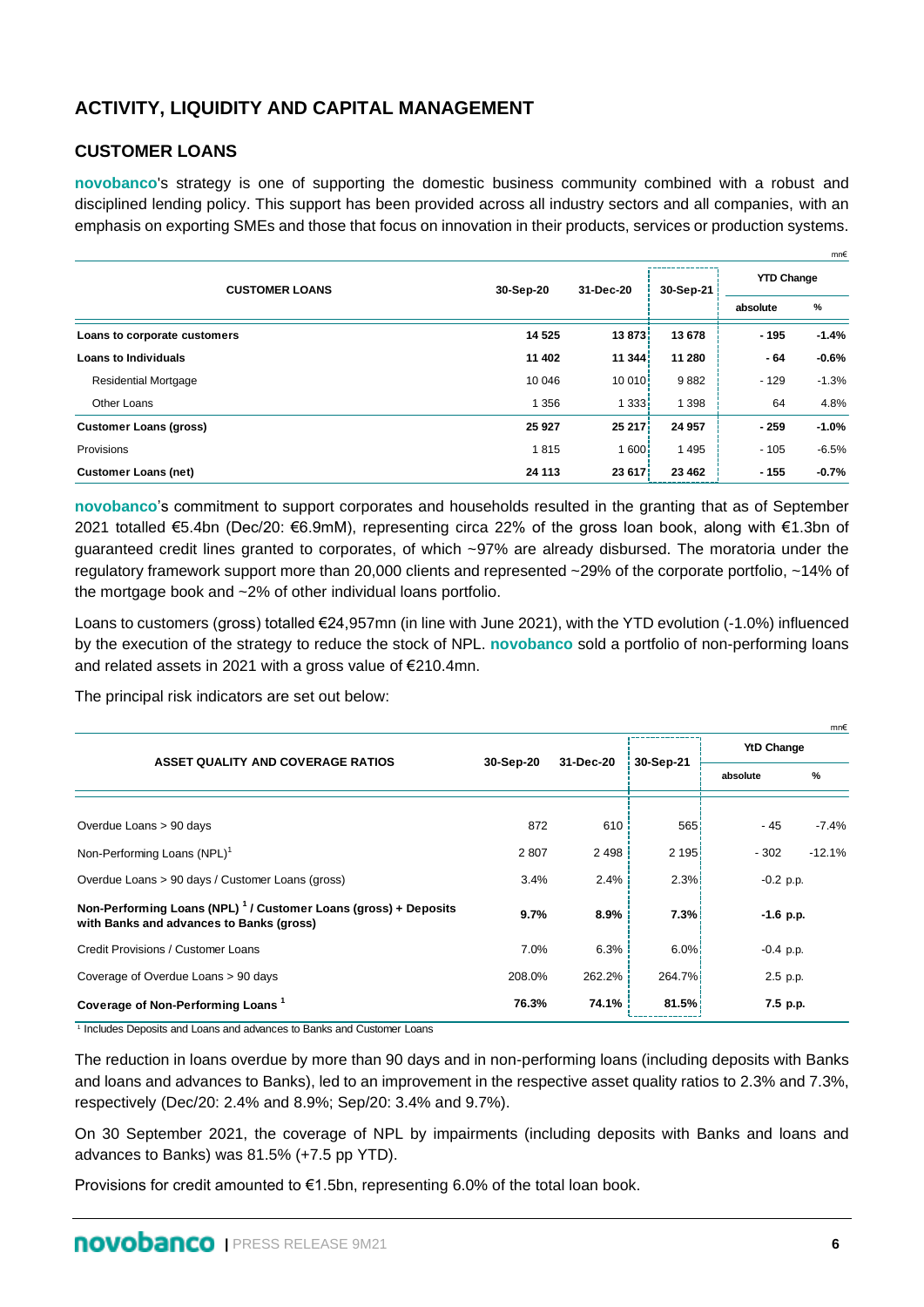## **SECURITIES**

The securities portfolio, which is the main source of assets eligible for funding operations with the European Central Bank (ECB), amounted to around €10.7bn on 30 September 2021, representing 23.6% of assets.

| net of impairment         |           |           |                    |          | mn€               |
|---------------------------|-----------|-----------|--------------------|----------|-------------------|
| Securities portfolio      | 30-Sep-20 | 31-Dec-20 | 30-Sep-21          |          | <b>YTD Change</b> |
|                           |           |           |                    | absolute | relative          |
| Portuguese sovereign debt | 3 3 9 7   | 3468      | 3 207 <sup>1</sup> | $-261$   | $-7.5%$           |
| Other sovereign debt      | 3711      | 3710!     | 3216               | $-493$   | $-13.3%$          |
| <b>Bonds</b>              | 3 2 8 9   | 3323      | 3417               | 93       | 2.8%              |
| Other                     | 973       | 866       | 861                | - 4      | $-0.5%$           |
| <b>Total</b>              | 11 370    | 11367     | 10701              | $-665$   | $-5.9%$           |

### **FUNDING**

Total customer funds amounted to €32.7bn at the end of the third quarter of 2021, showing an increase of 3.2% YTD. The deposits, which represent 81.1% of total customer funds, increased +1.6% YTD.

|                                     |           |           |                              |                   | mn€     |
|-------------------------------------|-----------|-----------|------------------------------|-------------------|---------|
| <b>TOTAL FUNDS</b>                  | 30-Sep-20 | 31-Dec-20 | ---------------<br>30-Sep-21 | <b>YTD change</b> |         |
|                                     |           |           |                              | absolute          | %       |
| Deposits                            | 26 3 24   | 26 093    | 26 508                       | 415               | 1.6%    |
| Other Customer Funds <sup>(1)</sup> | 421       | 229       | 295                          | 66                | 28.6%   |
| Debt Securities <sup>(2)</sup>      | 705       | 558       | 778 <sup>1</sup>             | 219               | 39.3%   |
| <b>Subordinated Debt</b>            | 407       | 415       | 407                          | $-8$              | $-2.0%$ |
| Sub-Total                           | 27 857    | 27 296    | 27 987                       | 692               | 2.5%    |
| Off-Balance Sheet Funds             | 4 1 7 5   | 4 3 7 6   | 4 7 1 0 kg                   | 334               | 7.6%    |
| <b>Total Funds</b>                  | 32 031    | 31 672    | 32 697                       | 1 0 2 6           | 3.2%    |

(1) Includes checks and pending payment instructions, Repos and other funds.

(2) Includes funds associated to consolidated securitisation operations.

# **LIQUIDITY**

In the third quarter of 2021, **novobanco** maintained a comfortable liquidity position, reflected in the level of the regulatory liquidity ratios Liquidity Coverage Ratio (LCR) of 151% and Net Stable Funding Ratio (NSFR) of 114%, both above the regulatory requirements.

The new senior preferred bond issue, which took place in early July, was a milestone for **novobanco** with its return to the capital markets and marked the beginning of the execution of the funding plan to build the base of MRELeligible liabilities. The execution of the funding plan will allow the Bank to comply with MREL regulatory requirements. The new €300mn bond issue, maturing in 2024 with an early redemption option in 2023, was executed together with a long-term senior bond repurchase transaction in which the Bank acquired approximately 32% of the zero coupon bonds for €161mn, corresponding to approximately €88mn of book value.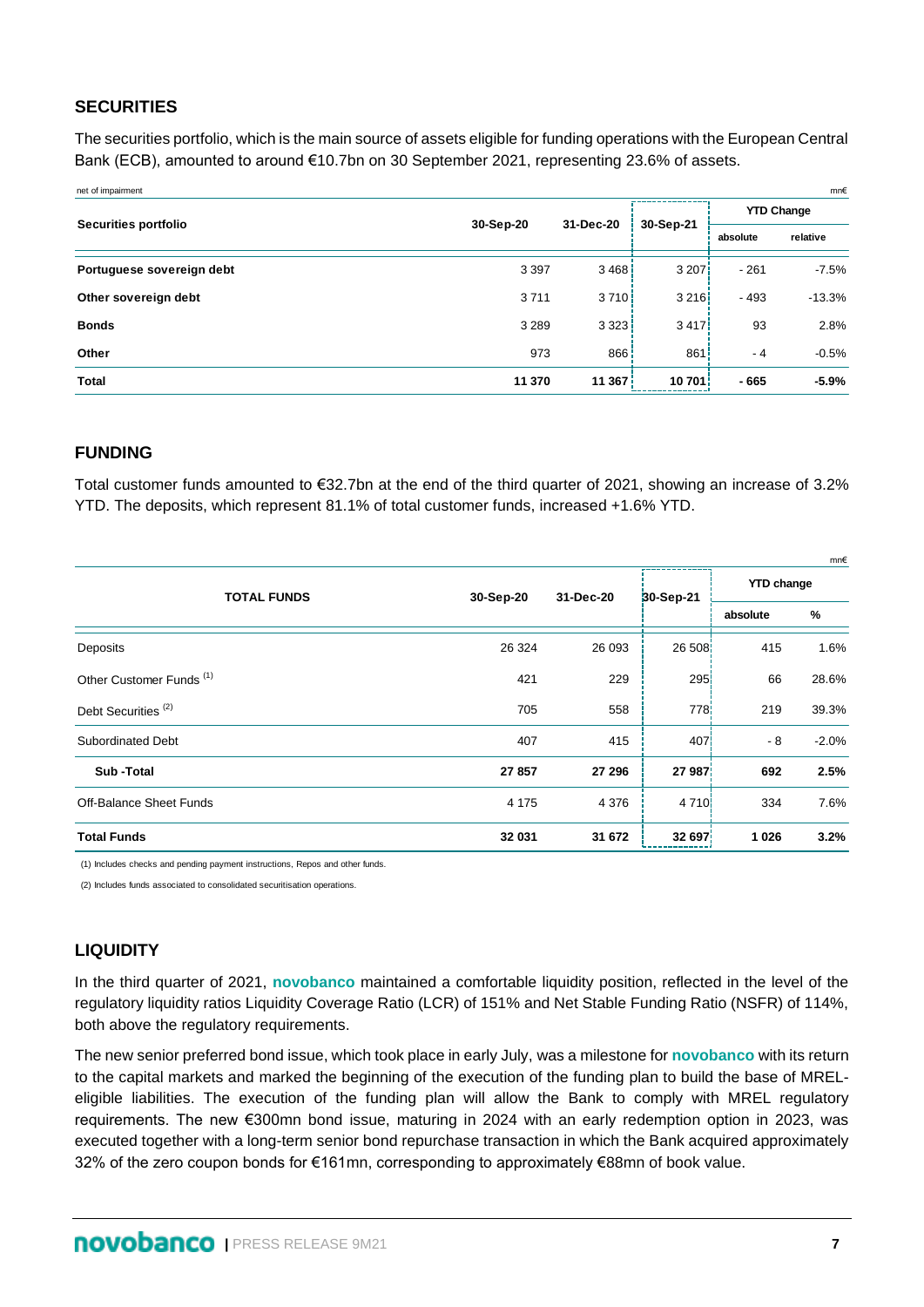Thus, at the end of the third quarter, cash and balances at Central Banks remained high at about €4.4bn and, consequently, net funding from the ECB (ECB borrowings minus ECB investments) in the third quarter was €2.6bn, unchanged from the previous quarter.

The portfolio of assets eligible for rediscount with the European Central Bank, as at 30 September 2021, totalled €16.7bn (net of haircut), reflecting a reduction of €0.3bn in the portfolio of HQLA securities eligible with the ECB, in comparison to June 2021, to which must be added non-eligible HQLA assets at the ECB. The Bank's liquidity buffer at the end of the third quarter was therefore more than €12.4bn, most of which was made up of highly liquid assets (around 84%). In comparison to the second quarter of the year, the liquidity buffer decreased by around €0.4bn, reflecting the reduction of deposits from institutional customers.



Customer deposits remained the main source of balance sheet funding, accounting for 62.9% of total liabilities and 58.5% of total assets.

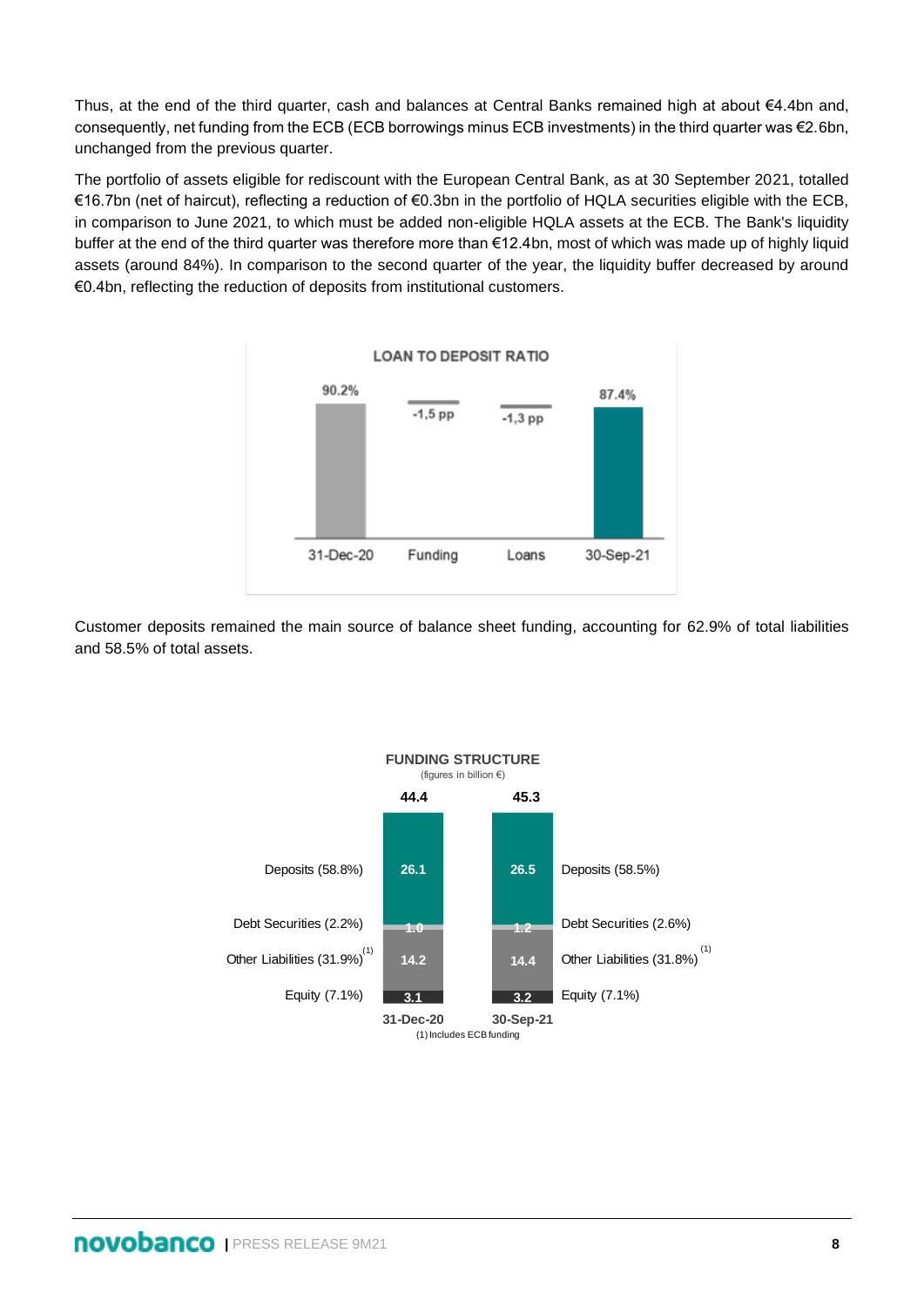# **CAPITAL**

As at 30 September 2021, the CET1 ratio was 10.9% and total solvency ratio was 12.8% (preliminary values).

In this context, it is important to highlight the fact that the European Central Bank (ECB) disclosed during March 2020 several measures that allow Banks to operate temporarily below the required capital level. These measures aim to prevent Banks from suspending financing to the economy in an adverse economic environment. In addition, changes were introduced to the regulatory framework on the calculation of capital ratios, in force since June 2020, aimed at mitigating the impacts of the Covid-19 pandemic, both at the level of related impairment reinforcement and at the level of risk-weighted assets. In these circumstances, **novobanco** adhered to the dynamic option of the transitional regime of IFRS 9, in the context of **novobanco** and the Resolution Fund having recognized a divergence in relation to the application of the above mentioned option.

| <b>CAPITAL RATIOS (CRD IV/CRR)</b> |       | $31 - Dec - 20^{(1)}$ | 31-Dec-20 $^{(1)}$ | 30-Sep-21 $^{(2)}$ | 30-Sep-21 $(2)$ |
|------------------------------------|-------|-----------------------|--------------------|--------------------|-----------------|
|                                    |       | (Phased-in)           | (Fully loaded)     | (Phased-in)        | (Fully loaded)  |
| <b>Risk Weighted Assets</b>        | (A)   | 26 689                | 26 392             | 27 077             | 26 786          |
| Own Funds                          |       |                       |                    |                    |                 |
| Common Equity Tier 1               | (B)   | 2 9 0 2               | 2511               | 2948               | 2581            |
| Tier 1                             | (C)   | 2 9 0 3               | 2512               | 2 9 5 0            | 2583            |
| <b>Total Own Funds</b>             | (D)   | 3415                  | 3023               | 3 4 6 1            | 3 0 9 4         |
| Common Equity Tier 1 Ratio         | (B/A) | 10.9%                 | 9.5%               | 10.9%              | 9.6%            |
| Tier 1 Ratio                       | (C/A) | 10.9%                 | 9.5%               | 10.9%              | 9.6%            |
| Solvency Ratio                     | (D/A) | 12.8%                 | 11.5%              | 12.8%              | 11.6%           |
| Leverage Ratio                     |       | 6.2%                  | 5.4%               | 6.2%               | 5.4%            |

(1) Updated values

(2) Preliminary

Regarding the amount of €598mm requested to the Resolution Fund, for the year 2020, only a payment of €317mm was received. The difference results from divergences between **novobanco** and the Resolution Fund, regarding (i) the provision for discontinued operations in Spain, (ii) the valuation of participation units and (iii) the interest rate hedging policy (€112mn retained by the Resolution Fund and subject to validation). Given the inability to immediately access to these amounts and the fact that are subject to a favorable arbitration decision, the Bank deducted, as of 30 September 2021, the amount of €277.4mn from the calculation of regulatory capital, despite being recorded as receivable. **novobanco** considers the amount of €277.4mn as due under the Contingent Capital Agreement and is triggering the legal and contractual mechanisms at its disposal to ensure the amount is received.

Additionally, **novobanco** and the Resolution Fund have the following differences subject to arbitration:

- Transition from the transitional regime of IFRS9, in its static option, to the full application of that standard, with the submission of a dispute to arbitration before the International Chamber of Commerce, in accordance with the CCA rules, due to the impact of that change on the calculation of the amount due by the Resolution Fund under the CCA in financial year 2019. Within this scope, it was agreed that **novobanco** would not proceed with the full application of IFRS9, remaining under the transitional regime until the conclusion of the arbitration proceedings. The arbitration proceedings are ongoing and a decision by the arbitral court is expected by 4Q21;
- The application by the Bank, at the end of 2020, of the dynamic option of the transitional regime of IFRS 9 and those relating to amounts that **novobanco** considers to be due and that should have been paid by the Resolution Fund for the 2020 financial year.

mn€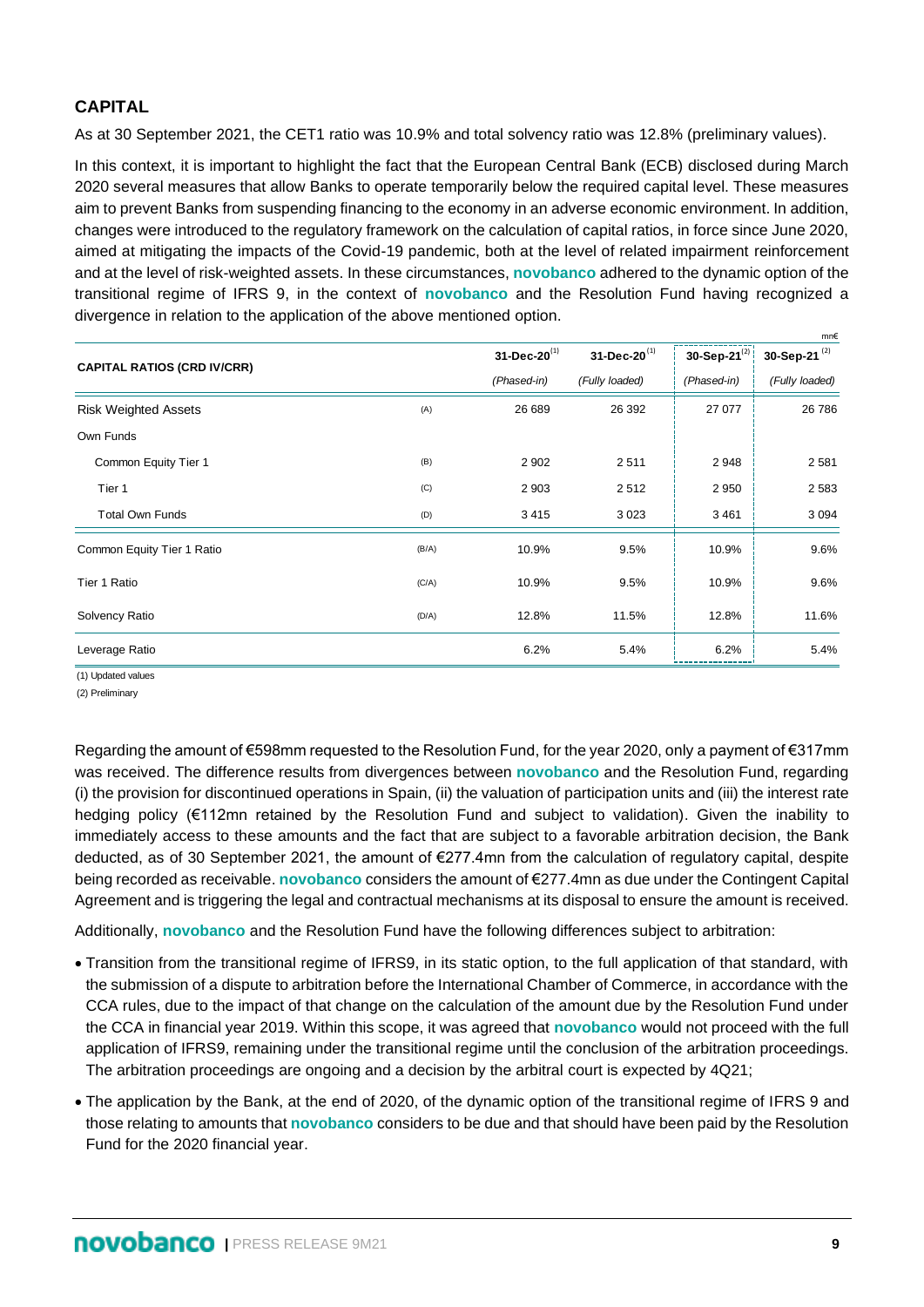# **COMMERCIAL ACTIVITY**

# **Corporate Banking**

**novobanco** has an important presence in the Portuguese corporate sector and continues to act as a partner, providing financial support and helping companies to adjust their strategies to new realities, aware that it is more important than ever to share experiences, to have a deeper knowledge of the supply chains, specialised consultancy information and access to international markets.

This strong presence in the Portuguese business community is reflected in market shares of 14.4% in loans to non-financial companies and 12.7% in deposits in this segment.

In 2021, **novobanco** continues to suport its corporate customer, given the impacts of Covid-19 on their activities, through three fundamental pillars:

- (i) financial support to small and medium-sized companies having granted in the 9M21 a total of €196mn of Credit Lines with the Mutual Guarantee Companies;
- (ii) monitoring the developments of moratoria that currently cover 11% of **novobanco**'s corporate customers, for an overall amount of €4.0bn;
- (iii) maintaining the focus on the digital transformation, investing in remote relationship and signature tools, to quickly respond to customer needs and provide a unique customer experience.

In the third quarter, already in the context of the end of restrictions caused by the Covid-19 pandemic, the Bank continued to promote and participate in various initiatives within the scope of the corporate segment, of which we highlight:

- conclusion of the initiative "Portugal que Faz", a partnership with Global Media, that focused on Business Associations representing the Portuguese corporate sector, which was fundamental to understand the solutions that best fit the challenges faced by companies, at regional and sectorial level;
- presence at Agroglobal, recognised as the largest exhibition on the Iberian Peninsula dedicated to professionals in the agricultural sector, where the Bank presented "Soluções **novobanco** Agricultura".

**novobanco** was awarded for the 16th time "Best Sub-custodian Bank 2021" in Portugal by the magazine Global Finance, in nineteen years of this distinction. This nomination represents the international recognition of **novobanco**'s know-how and performance in this segment.

In the period, medium and long-term credit originated in the medium and large corporate segment and small businesses totalled about €1,150mn, of which ~20% related to Covid Credit Lines under guaranteed schemes.

**novobanco** maintains a strong relevance in the exporting sector with around 58% of medium and large exporting companies as customers.

In Trade Finance, **novobanco** provides a wide range of products and specialised advice in support of international trade. The Bank's know-how in this segment is recognized by its clients, resulting in a market share of around 20.2% (+0.9pp YTD).

With regard to the evaluation made by the company's customers, the NPS (Net Promoter Score) rose to 32.1, an increase of 3.9% compared to the previous year. The main reason for promoters to recommend **novobanco** is related to the Quality of Service. In this sense, the weight of Very Satisfied Customers (PCMS) with the Customer Service reached 90%, an increase of 1.2% compared to the previous year.

### **Retail Banking**

**novobanco** is redesigning the face-to-face service experience, more focused on personalisation and space for engagement with clients. This experience has required a total redesign of the branches, which in addition to the layout and architectural elements, are open to its eco-system, with more transparency, and with available areas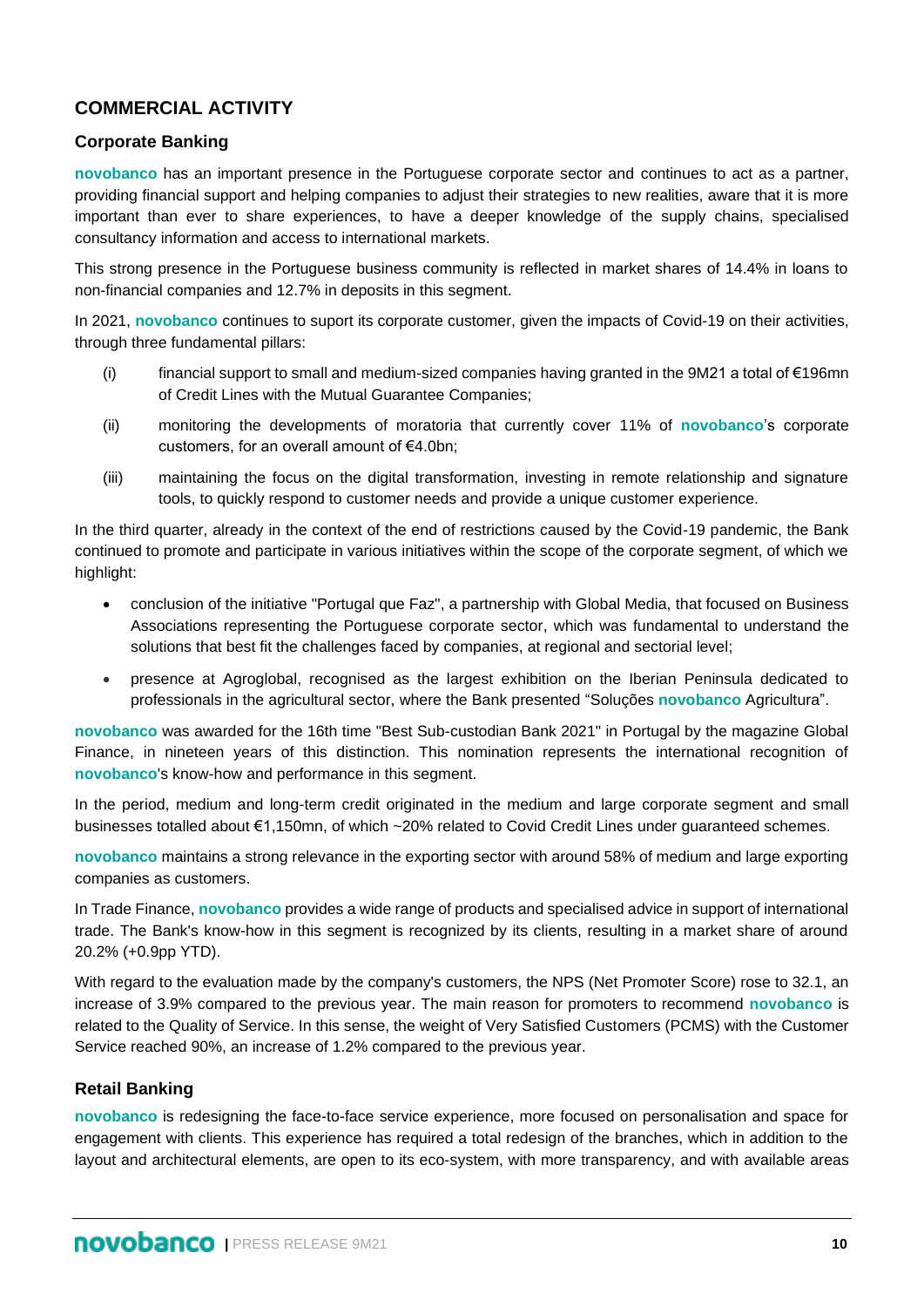for the community at master branches. In the first nine months of 2021, 58 branches (+38 vs Jun/21) were redesigned with the aim of covering the entire branch network.

In 2021, **novobanco** link, a remote manager service with follow-up capabilities for high value customers who prefer remote contact, was strengthened. This service has demonstrated higher efficiency levels than the traditional customer portfolio management model.

### **Clients**

The attraction of clients has evolved positively in comparison with the same period of the previous year (+6% YoY), continuing to attract about 25% of clients under 25 years old, which compares with a stock of 10% of clients in this age group, thus contributing to the rejuvenation of the client base.

The customer loyalty programme was also carried out, which seeks to recover the relationship with active customers that don't have signs of deepening the relationship. The programme, based on advanced microsegmentation, achieved a contact coverage rate of 73% and success in increasing the relationship in 16% of cases.

### **Offer**

### *Day-to-day needs*

• **novobanco** provides a set of products aimed at meeting the day-to-day needs of our Customers, including service accounts, credit cards and *Solução Ordenado*, which continue to be extremely competitive versus peers.

### Safety

• Reformulation of the Health Insurance offer and the widening of the Life Insurance offer, more complete and adjusted to the different target markets, benefiting from a new form of subscription (ie: digital platforms, guaranteeing a totally online, simple, convenient, fast and secure subscription process).

### **Lending**

- After the slowdown felt at the beginning of the year, the positive evolution that had been registered since the 2Q21 was confirmed, particularly in terms of mortgages production, which increased by ~8% QoQ. Partnerships maintained their role in this performance, with credit intermediaries capturing, c.+24% YoY;
- In consumer loans the pace of production remained stable in the quarter, which was already growing strongly in relation to the 1Q21 (+35%). The focus on the Non-Financial Offer, with the continued launch of new products and the promotion of various events aimed at employees and customers, together with our partners, has proven to be adequate, with growth of +47% YoY.

### Business Solutions

The segment has demonstrated the capacity to closely monitor its clients, recurrently evaluating the individual impacts that the pandemic had on business, as well as the clients' suitability for exiting the credit moratoria. As a Bank of relationship and proximity, in the evolution of the business segment we highlight the following:

- Delivery of diplomas to PME Líder and PME Excelência companies and presence in various events, such as the *Feira da Agricultura*;
- Expansion of the customer base, with a growth of 6.3% YTD;
- Growth in the segment's resources of 8.9%, indicating some propensity to save at a time of some uncertainty;
- Improvement in the business loan portfolio of 4.9% during the year, with the balance of overdue loans in the total loan portfolio weighing only 0.2%.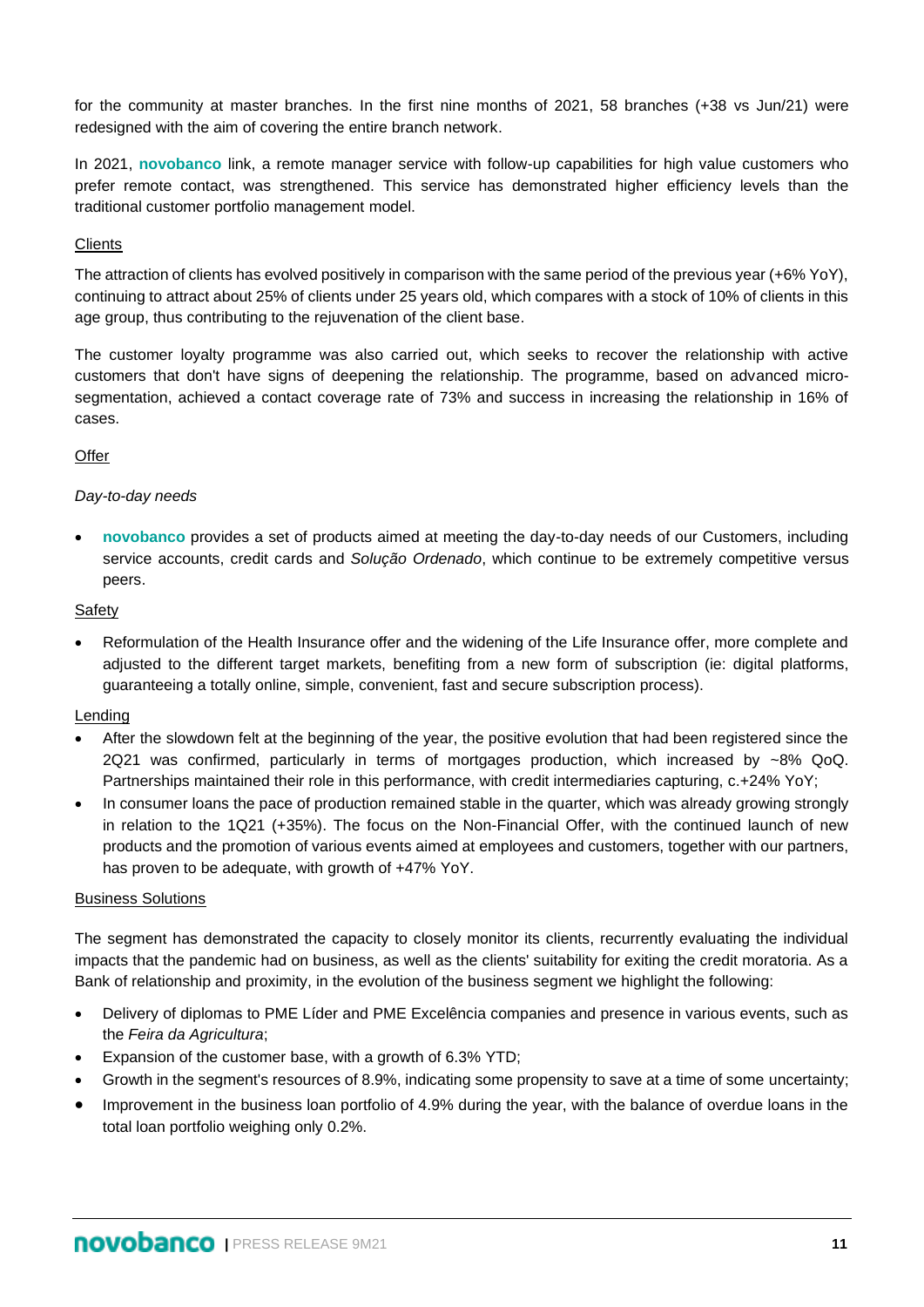# **Digital Banking**

The main digitalisation initiatives and developments in the period are highlighted below:

### **Innovation Highlights**

### *Customer Journeys*

- Availability for individual clients of the possibility to consult and change personal data in digital channels;
- Credit card applications for company representatives on digital channels.

### *Digital Channels: smarter/smart app*

- New functionalities in the digital wallet: inclusion of Photoscan Payments (photographing and uploading invoices);
- Simplified approval of operations initiated in **novobanco** Online via notifications.

### *Digital Channels: Website*

- Launch of the new content platform for **novobanco**'s website [\(www.novobanco.pt\)](http://www.novobanco.pt/), now in Full SaaS, with personalisation integration via Data Science. Fully integrated with authenticated channels, allowing a more efficient content management and contribution to digital activation and digital sales;
- Launch of the Non-Financial Offer online shop on the Bank's public website.

### *Talent and Innovation Lab*

• An internal entrepreneurship programme for employees was launched in July, with the aim of nurturing innovation within **novobanco**, thus opening up an opportunity for all employees to contribute to disruptive innovation.

### *Awards and Recognition*

• **novobanco** was a finalist in the prestigious Finovate Awards 2021 with the Unique Signature Number solution of the Phygital initiative that enables the remote formalisation of contracts.

### **Digital Activation**

- 53.5% active digital customers as of Sep/21 (number of digital customers increased by 6.3% YoY);
- Number of active mobile customers grew 9.2% YoY (39.3% of customers are mobile).

### **Digital Sales**

• More than 200% increase YoY in the number of units sold in the digital product channels (excluding deposits, which are already traditionally high).

### **Customer Touchpoints**

- Mobile continues to be the main mean of contact for retail customers, with interactions via mobile (# logins) increasing 21% YoY;
- 72% of the contacts of retail customers were made through digital channels (+5 p.p. YoY);
- Digital channels, and in particular mobile, are therefore the point of contact by excellence with the customers, strengthening the adoption of a "mobile digital first" strategy.

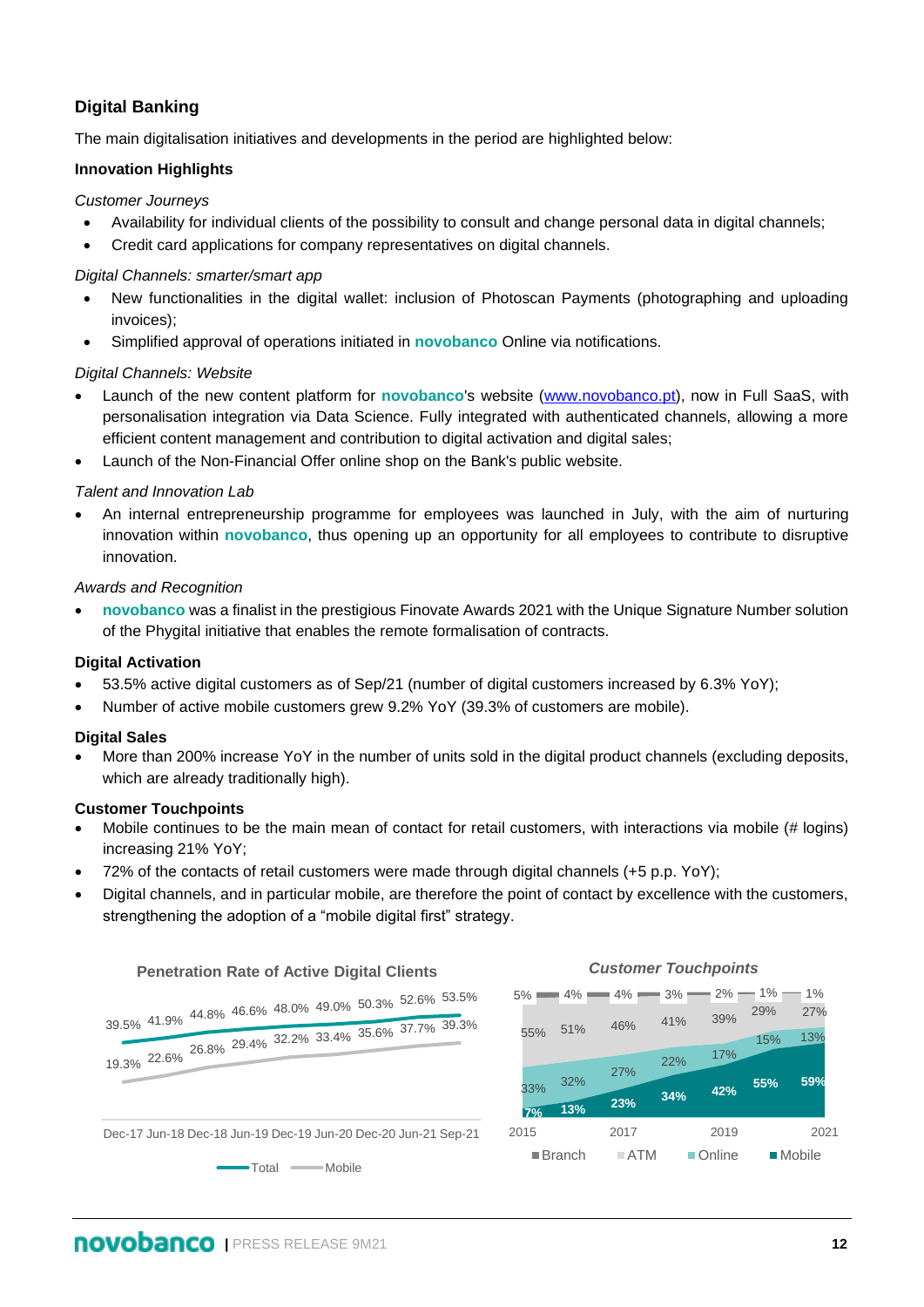# **ECONOMIC ENVIRONMENT**

The 9M2021 was marked by a recovery in global economic activity. The pandemic continued to stifle consumer and business behaviour, but progress on vaccination, the gradual reopening of the economies and monetary and fiscal policy stimuli supported growth, albeit unevenly across the different economies and with some signs of deceleration in 3Q21. In the Euro Zone, after a 0.3% YoY contraction in 1Q21, GDP grew by 2.2% in 2Q21 and 2.1% in 3Q21, and is expected to grow by close to 5% in the full year. The Portuguese economy suffered the effects of a new lock-down in 1Q21, with GDP contracting by 0.3%. GDP's growth rate then picked up in 2Q21 and 3Q21, to 4.9% and 1.7%, respectively (15.5% and 3% YoY). In the full year GDP growth should be around 4.6%.

Several constraints on global productive activity led to an increase in inflationary pressures, driven by several factors: (i) the strong increase in demand as savings were released, and the need to rebuild stocks; (ii) forced production stoppages and under-investment in production capacity; (iii) logistical disruptions due to delays in the transport of goods; (iv) labour, raw materials and intermediate consumptions shortages; and (v) and a sharp increase in energy costs.

Supply chain disruption forced up YoY inflation, from 1.4% to 5.4% in the US, 0.9% to 3.4% in the Eurozone and 0.3% to 1.5% in Portugal. The main Central Banks perceived these developments as an essentially transitory phenomenon but recognised the risk of persistence. Accordingly, some institutions signalled an easing of monetary stimuli. In the Eurozone, the ECB maintained its benchmark interest rate (deposit facility rate at ‑0.5%) but in September recalibrated downwards the monthly pace of bond purchases under the PEPP pandemic emergency purchase programme. Although with some intra-annual oscillations, the 3-month Euribor closed at almost the same level as per the beginning of the year, at -0.545%. In the 9M21, the euro lost 5.5% against the dollar, to EUR/USD 1.158.

The rebound in activity and the environment of ample liquidity provided by expansionary monetary policies supported a value increase in risk assets. On the equity market, the main indices retreated in September as inflation and market interest rates rose. Even so, they registered significant increases in the 9M21. In the US, the S&P 500 and the Nasdaq advanced by 14.7% and 12.1%. In Europe, the Euro Stoxx and the DAX gained 14% and 11.2%. In Portugal, the PSI-20 was up by 11.5%. During the period, the yields on the 10-year *Bund* and Portuguese Treasury Bonds rose from -0.57% to -0.2% and from 0.03% to 0.36%, respectively, with the TB vs. Bund spread dropping from 60 to 56 bps.

In Portugal, the recovery was visible in the industrial, services and retail sectors, but in all three cases activity remained below pre-pandemic levels. In tourism, domestic demand reached a new all-time monthly high in August. However, the recovery of the non-resident segment lagged behind, with the number of overnight stays remaining significantly below 2019 levels. Housing prices accelerated in 2Q21, with YoY growth rising from 5.2% to 6.6%. The unemployment rate retreated from 6.9% to 6.4% of the labour force. Temporary support measures to businesses and the labour market, including loan moratoria (which ended in September), a simplified layoff scheme and gradual support to the recovery of activity, mitigated the economic impacts of the pandemic.

| <b>Market Performance</b>         |          |            |
|-----------------------------------|----------|------------|
|                                   |          |            |
| <b>Equity Market</b>              |          | <b>YTD</b> |
| Dow Jones                         |          | 10.6       |
| S&P 500                           |          | 14.7       |
| Nasdag                            |          | 12.1       |
| Euro Stoxx 600                    |          | 14.0       |
| <b>IBEX</b>                       |          | 9.0        |
| <b>PSI 20</b>                     |          | 11.5       |
|                                   |          |            |
| Sovereign Bonds (Yield %)         | 2 yrs    | 5 yrs      |
| Portugal                          | $-0.69%$ | $-0.39%$   |
| Germany                           | $-0.69%$ | $-0.56%$   |
|                                   |          |            |
| <b>United States</b>              | 0.28%    | 0.96%      |
|                                   |          |            |
| Sovereign Bonds (Performance bps) | 2 yrs    | 5 yrs      |
| Portugal                          | 3.8      | $-4.2$     |
| Germany                           | 1.1      | 18.2       |
| <b>United States</b>              | $-15.5$  | 60.4       |

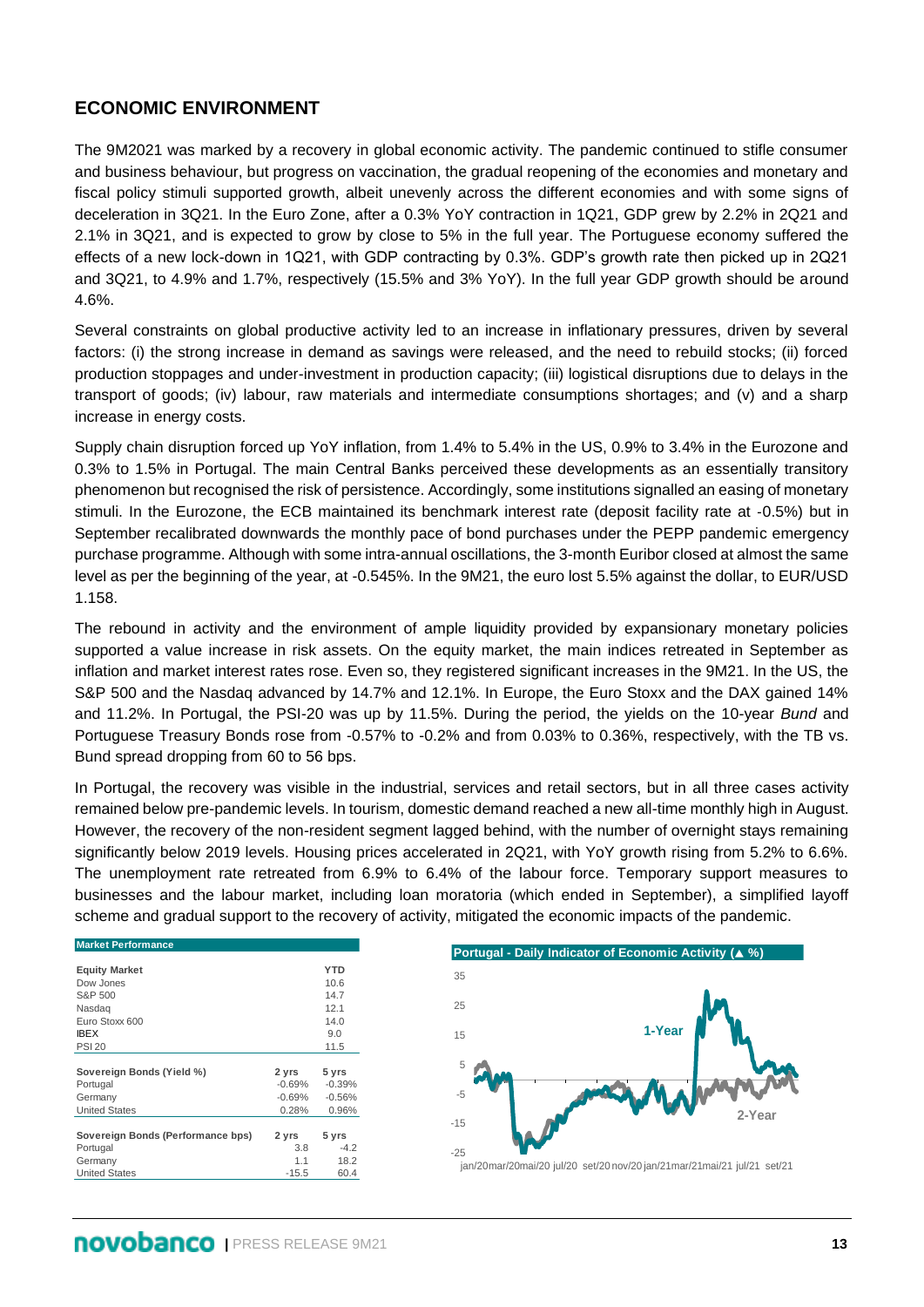| <b>MAIN HIGHLIGHTS</b>                                                                                 | 30-Sep-20 | 31-Dec-20     | 30-Sep-21    |
|--------------------------------------------------------------------------------------------------------|-----------|---------------|--------------|
| ACTIVITY (mn€)                                                                                         |           |               |              |
| <b>Net Assets</b>                                                                                      | 45 225    | 44 396        | 45 342       |
| Customer Loans (gross)                                                                                 | 25 9 27   | 25 217        | 24 957       |
| <b>Customer Deposits</b>                                                                               | 26 324    | 26 093        | 26 508       |
| Equity                                                                                                 | 3 3 5 3   | 3 1 4 7       | 3 2 1 2      |
| SOLVENCY <sup>(3)</sup>                                                                                |           |               |              |
| Common EquityTier I / Risk Weighted Assets (3)                                                         | 12.0%     | 10.9% (4)     | 10.9%        |
| Tier I / Risk Weighted Assets (3)                                                                      | 12.0%     | 10.9% (4)     | 10.9%        |
| Total Capital / Risk Weighted Assets (3)                                                               | 13.9%     | $12.8\%$ (4)  | 12.8%        |
| Leverage Ratio                                                                                         | 6.9%      | $6.2\%$ (4)   | 6.2%         |
| $LIQUIDITY$ (mn $\varepsilon$ )                                                                        |           |               |              |
| European Central Bank Funding <sup>(2)</sup>                                                           | 4 6 6 7   | 4740          | 2733         |
| Eligible Assets for Repo Operations (ECB and others), net of haircut                                   | 16 376    | 16 684        | 16726        |
| (Total Credit - Credit Provision) / Customer Deposits <sup>(1)</sup>                                   | 91%       | 90%           | 87%          |
| Liquidity Coverage Ratio (LCR)                                                                         | 140%      | $140\%^{(4)}$ | 151%         |
| Net Stable Funding Ratio (NSFR)                                                                        | 113%      | $112\%^{(4)}$ | 114%         |
| <b>ASSET QUALITY</b>                                                                                   |           |               |              |
| Overdue Loans > 90 days / Customer Loans (gross)                                                       | 3.4%      | 2.4%          | 2.3%         |
| Non-Performing Loans (NPL) / (Customer Loans + Deposits with banks and Loans and<br>advances to banks) | 9.7%      | 8.9%          | 7.3%         |
| Credit Provision / Overdue Loans > 90 days                                                             | 208.0%    | 262.2%        | 264.7%       |
| Credit Provision / Customer Loans (gross)                                                              | 7.0%      | 6.3%          | 6.0%         |
| Cost of Risk                                                                                           | 1.97%     | 2.08%         | 0.61%        |
| <b>PROFITABILITY</b>                                                                                   |           |               |              |
| Net Income for the Period (mn $\epsilon$ )                                                             | $-853.1$  | $-1329.3$     | 154.1        |
| Income before Taxes and Non-controlling interests / Average Net Assets <sup>(1)</sup>                  | $-2.7%$   | $-2.9%$       | 0.6%         |
| Banking Income / Average Net Assets <sup>(1)</sup>                                                     | 1.5%      | 1.4%          | 2.0%         |
| Income before Taxes and Non-controlling interests / Average Equity <sup>(1)</sup>                      | $-30.2%$  | $-32.0%$      | 8.7%         |
| <b>EFFICIENCY</b>                                                                                      |           |               |              |
| Operating Costs / Banking Income <sup>(1)</sup>                                                        | 62.8%     | 69.9%         | 45.4%        |
| Operating Costs / Commercial Banking Income                                                            | 53.2%     | 52.2%         | 47.9%        |
| Staff Costs / Banking Income <sup>(1)</sup>                                                            | 36.1%     | 52.2%         | 26.1%        |
| <b>EMPLOYEES (No.)</b>                                                                                 |           |               |              |
| Total                                                                                                  | 4668      | 4582          | 4 3 6 2      |
| - Domestic                                                                                             | 4 6 4 6   | 4 5 6 0       | 4 3 4 3      |
| - International                                                                                        | 22        | 22            | 19           |
| <b>BRANCH NETWORK (No.)</b>                                                                            |           |               |              |
| Total                                                                                                  | 376       | 359           | 334          |
| - Domestic                                                                                             | 375       | 358           | 333          |
| - International                                                                                        | 1         | 1             | $\mathbf{1}$ |

(1) According to Banco de Portugal Instruction n. 16/2004, in its version in force

(2) Includes funds from and placements with the ESCB; positive = net borrowing; negative = net lending

(3) Preliminary

(4) Updated values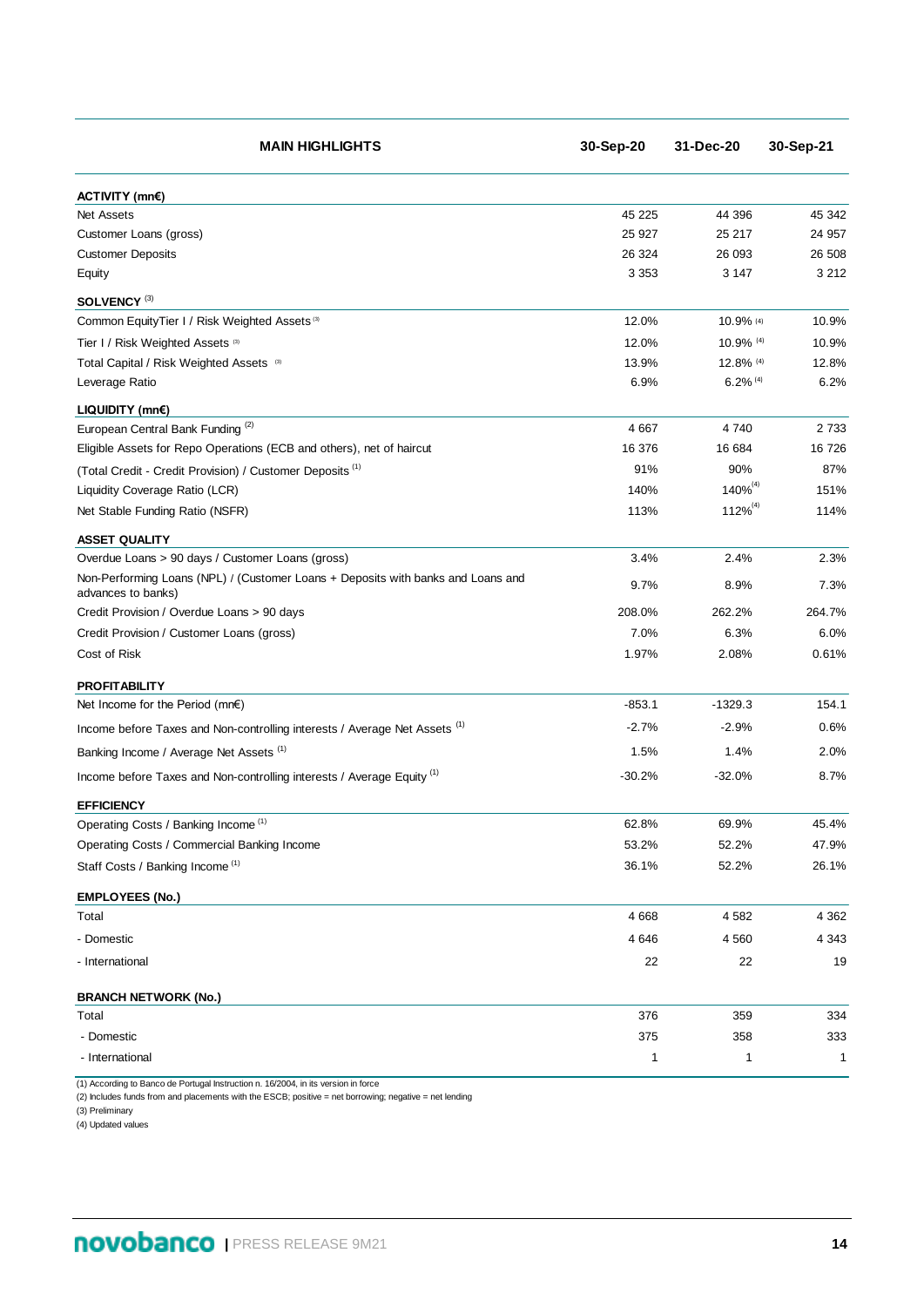# **NOVO BANCO, S.A.**

### **CONSOLIDATED INCOME STATEMENT AS AT 30 SEPTEMBER 2021 AND 2020**

|                                                                                                                                    |                     | thousands of Euros   |
|------------------------------------------------------------------------------------------------------------------------------------|---------------------|----------------------|
|                                                                                                                                    | 30.09.2021          | 30.09.2020           |
| Interest Income                                                                                                                    | 554 244             | 546 281              |
| <b>Interest Expenses</b>                                                                                                           | 124 071)            | (145 248)            |
| <b>Net Interest Income</b>                                                                                                         | 430 173             | 401 033              |
| Dividend income                                                                                                                    | 8 0 5 8             | 9776                 |
| Fees and commissions income                                                                                                        | 238 985             | 228 107              |
| Fees and commissions expenses                                                                                                      | (34951)             | (35393)              |
| Gains or losses on derecognition of financial assets and liabilities not measured at fair value through<br>profit or loss          | 10 224              | 82 772               |
| Gains or losses on financial assets and liabilities held for trading                                                               | 29 28 2             | (72620)              |
| Gains or losses on financial assets mandatorily at fair value through profit or loss                                               | 34 551              | (285985)             |
| Gains or losses on financial assets and liabilities designated at fair value through profit and loss                               | 42                  |                      |
| Gains or losses from hedge accounting                                                                                              | 11 057              | 6 858)               |
| Exchange differences                                                                                                               | 6848                | (1243)               |
| Gains or losses on derecognition of non-financial assets<br>Other operating income                                                 | 3 2 4 9<br>81 450   | 994<br>64 835        |
| Other operating expenses                                                                                                           | (143414)            | (127579)             |
| <b>Operating Income</b>                                                                                                            | 675 554             | 246 639              |
| Administrative expenses                                                                                                            | (280766)            | (294037)             |
| Staff expenses                                                                                                                     | (175489)            | (182833)             |
| Other administrative expenses                                                                                                      | 105 277)            | (111204)             |
| Cash contributions to resolution funds and deposit guarantee schemes                                                               | (40535)             | 35 048)              |
| Depreciation                                                                                                                       | (24955)             | 24 057)              |
| Provisions or reversal of provisions                                                                                               | 10 939              | 38 995)              |
| Commitments and guarantees given                                                                                                   | 21780               | 8941                 |
|                                                                                                                                    |                     |                      |
| Other provisions<br>Impairment or reversal of impairment on financial assets not measured at fair value through profit or          | (10841)<br>(162255) | 47 936)<br>(654 197) |
| loss<br>Impairment or reversal of impairment of investment in subsidiaries, joint ventures and associates                          | 871                 | (1625)               |
| Impairment or reversal of impairment on non-financial assets                                                                       | (9174)              | (138528)             |
| Share of the profit or loss of investments in subsidiaries, joint ventures and associates accounted for<br>using the equity method | 2 0 6 0             | 2 3 7 1              |
| Profit or loss before tax from continuing operations                                                                               | 171 739             | (937477)             |
| Tax expense or income related to profit or loss from continuing operations<br>Current tax                                          | (13016)<br>(9745)   | 77 723<br>10766      |
| Deferred tax                                                                                                                       | (3271)              | 66 957               |
| Profit or loss after tax from continuing operations                                                                                | 158 723             | (859754)             |
| Profit or loss from discontinued operations                                                                                        | 1 6 3 5             | 439)                 |
| Profit or loss for the period                                                                                                      | 160 358             | (860193)             |
| Attributable to Shareholders of the parent                                                                                         | 154 068             | (853115)             |
| Attributable to non-controlling interests                                                                                          | 6 2 9 0             | (7078)               |
|                                                                                                                                    | 160 358             | 860 193)             |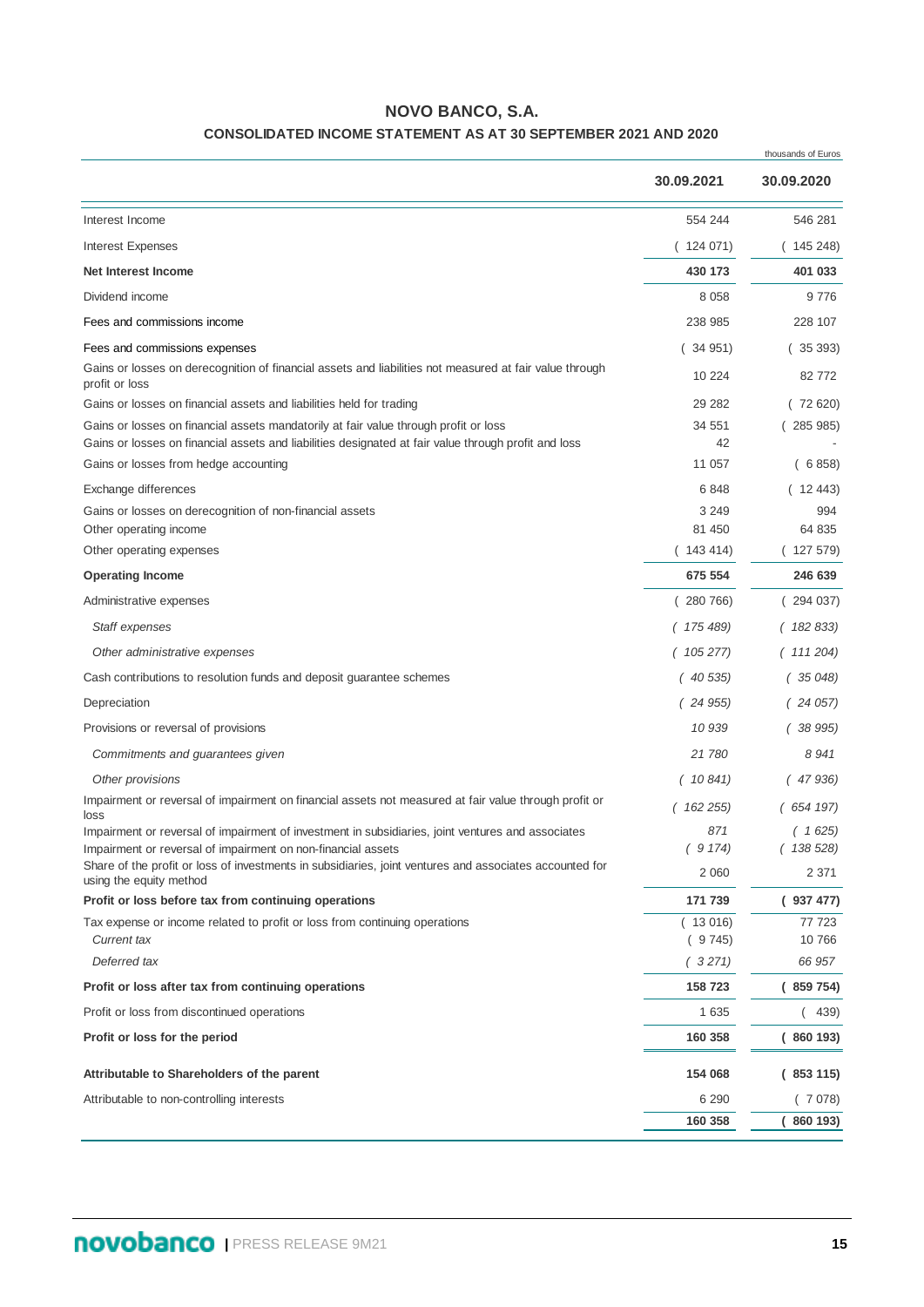# **NOVO BANCO, S.A.**

### **CONSOLIDATED BALANCE SHEET AS AT 30 SEPTEMBER 2021 AND 31 DECEMBER 2020**

|                                                                                               | 30.09.2021          | thousands of Euros<br>31.12.2020 |
|-----------------------------------------------------------------------------------------------|---------------------|----------------------------------|
|                                                                                               |                     |                                  |
| <b>ASSETS</b>                                                                                 |                     |                                  |
| Cash, cash balances at central banks and other demand deposits                                | 4 938 561           | 2 695 459                        |
| Financial assets held for trading                                                             | 400 507             | 655 273                          |
| Financial assets mandatorily at fair value through profit or loss                             | 888 005             | 960 962                          |
| Financial assets at fair value through other comprehensive income                             | 7 438 939           | 7 907 587                        |
| Financial assets at amortised cost<br><b>Securities</b>                                       | 25 758 837          | 25 898 046                       |
| Loans and advances to banks                                                                   | 2 275 874<br>59 602 | 2 2 2 9 4 7<br>113 795           |
| Loans and advances to customers                                                               | 23 423 361          | 23 554 304                       |
| Derivatives - Hedge accounting                                                                | 16 24 2             | 12 972                           |
| Fair value changes of the hedged items in portfolio hedge of interest rate risk               | 37 421              | 63 859                           |
| Investments in subsidiaries, joint ventures and associates                                    | 86 840              | 93 630                           |
| Tangible assets                                                                               | 798 037             | 779 657                          |
| Tangible fixed assets                                                                         | 212 966             | 187 052                          |
| Investment properties                                                                         | 585 071             | 592 605                          |
| Intangible assets                                                                             | 58 265              | 48 833                           |
| Tax assets                                                                                    | 684 782             | 775 498                          |
| <b>Current Tax Assets</b>                                                                     | 480                 | 610                              |
| Deferred Tax Assets                                                                           | 684 302             | 774 888                          |
| Other assets                                                                                  | 2 864 637           | 2 944 292                        |
| Non-current assets and disposal groups classified as held for sale                            | 1 371 205           | 1 559 518                        |
| <b>TOTAL ASSETS</b>                                                                           | 45 342 278          | 44 395 586                       |
| <b>LIABILITIES</b>                                                                            |                     |                                  |
| Financial liabilities held for trading                                                        | 403 363             | 554 791                          |
| Financial liabilities measured at amortised cost                                              | 39 065 448          | 37 808 767                       |
|                                                                                               |                     |                                  |
| Deposits from central banks and other banks                                                   | 10 582 007          | 10 102 896                       |
| Due to customers                                                                              | 26 802 663          | 26 322 060                       |
| Debt securities issued, Subordinated debt and liabilities associated to transferred<br>assets | 1 228 834           | 1 017 928                        |
| Other financial liabilities                                                                   | 451 944             | 365 883                          |
| Derivatives - Hedge accounting                                                                | 47 805              | 72 543                           |
| Provisions                                                                                    | 315 614             | 384 382                          |
| <b>Tax liabilities</b>                                                                        | 14 694              | 14 324                           |
| <b>Current Tax liabilities</b>                                                                | 10 268              | 9 2 0 3                          |
| Deferred Tax liabilities                                                                      | 4 4 2 6             | 5 1 2 1                          |
| Other liabilities                                                                             | 465 077             | 417 762                          |
| Liabilities included in disposal groups classified as held for sale                           | 1 818 514           | 1 996 382                        |
| <b>TOTAL LIABILITIES</b>                                                                      | 42 130 515          | 41 248 951                       |
| <b>EQUITY</b>                                                                                 |                     |                                  |
| Capital                                                                                       | 5 900 000           | 5 900 000                        |
|                                                                                               | (975211)            | (823 420)                        |
| Accumulated other comprehensive income                                                        |                     |                                  |
| Retained earnings                                                                             | (8577074)           | (7202828)                        |
| Other reserves                                                                                | 6 679 036           | 6 570 153                        |
| Profit or loss attributable to Shareholders of the parent                                     | 154 068             | (1329317)                        |
|                                                                                               | 30 944              | 32 047                           |
| Minority interests (Non-controlling interests)<br><b>TOTAL EQUITY</b>                         | 3 211 763           | 3 146 635                        |
|                                                                                               |                     |                                  |
| <b>TOTAL LIABILITIES AND EQUITY</b>                                                           | 45 342 278          | 44 395 586                       |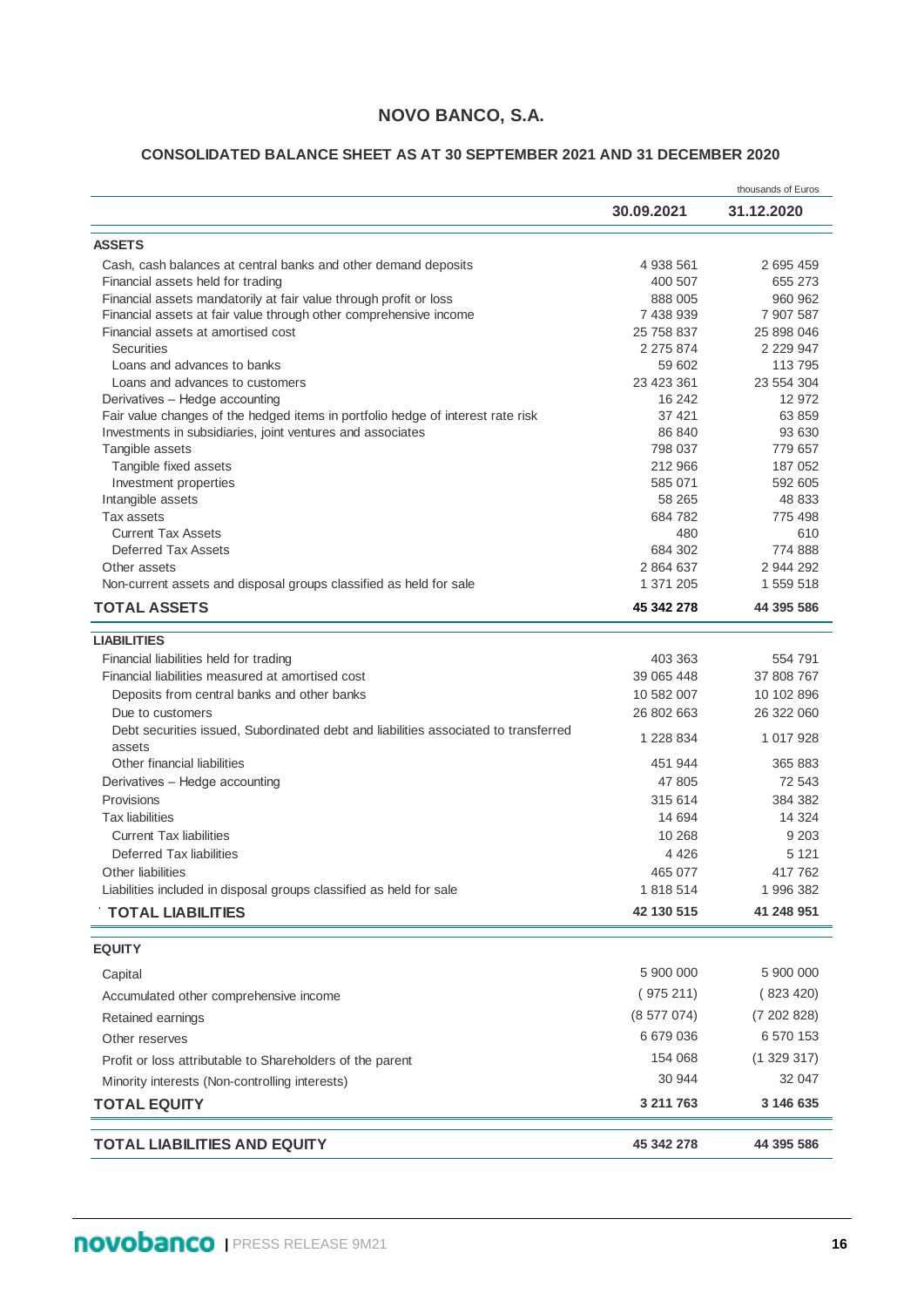#### **GLOSSARY**

| <b>Income Statement</b>          |                                                                                                                                                                                                                                                                                                                                                                                                                                                                                       |
|----------------------------------|---------------------------------------------------------------------------------------------------------------------------------------------------------------------------------------------------------------------------------------------------------------------------------------------------------------------------------------------------------------------------------------------------------------------------------------------------------------------------------------|
| Fees and commissions             | Fees and commissions income less fee and commission expense                                                                                                                                                                                                                                                                                                                                                                                                                           |
| Commercial banking income        | Net interest income and fees and commissions                                                                                                                                                                                                                                                                                                                                                                                                                                          |
| Capital markets results          | Dividend income, gains or losses on derecognition of financial assets and liabilities not measured at fair<br>value through profit or loss, gains or losses on financial assets and liabilities held for trading, gains or losses<br>on financial assets mandatorily at fair value through profit or loss, gains or losses on financial assets and<br>liabilities designated at fair value through profit and loss, gains or losses from hedge accounting and<br>exchange differences |
| Other operating results          | Gains or losses on derecognition of non-financial assets, other operating income, other operating expenses,<br>share of the profit or loss of investments in subsidiaries, joint ventures and associates accounted for using<br>the equity method                                                                                                                                                                                                                                     |
| <b>Banking income</b>            | Net interest income, fees and commissions, capital markets results and other results                                                                                                                                                                                                                                                                                                                                                                                                  |
| <b>Operating costs</b>           | Staff costs, general and administrative expenses and depreciation and amortisation                                                                                                                                                                                                                                                                                                                                                                                                    |
| Net operating income             | Banking income - operating costs                                                                                                                                                                                                                                                                                                                                                                                                                                                      |
| Provisions and impairments       | Provisions or reversal of provisions, impairment or reversal of impairment on financial assets not measured<br>at fair value through profit or loss, impairment or reversal of impairment of investment in subsidiaries, joint<br>ventures and associates and impairment or reversal of impairment on non-financial assets                                                                                                                                                            |
| <b>Balance Sheet / Liquidity</b> |                                                                                                                                                                                                                                                                                                                                                                                                                                                                                       |

| Assets eligible as collateral for rediscount<br>operations with the ECB | The Eurosystem only grants credit against adequate collateral. This collateral consists of tradable financial<br>securities and other types of assets such as nontradable assets and cash. The expression "eligible assets"<br>is used for assets that are accepted as collateral by the Eurosystem. |
|-------------------------------------------------------------------------|------------------------------------------------------------------------------------------------------------------------------------------------------------------------------------------------------------------------------------------------------------------------------------------------------|
| Securities portfolio                                                    | Securities (bonds, shares and other variable-income securities) booked in the trading portfolios, at fair<br>value through profit or loss, mandatory at fair value through profit or loss, at fair value through orther<br>comprehensive income and at amortised cost.                               |
| Due to customers<br>Banco de Portugal Instruction n. 16/2004            | Amounts booked under the following balance sheet accouting headings: $[#400 - #34120 + #52020 +$<br>#53100].                                                                                                                                                                                         |
| <b>Net ECB funding</b>                                                  | Difference between the funding obtained from the European Central Bank (ECB) and the placements with<br>the ECB.                                                                                                                                                                                     |
| <b>Total Customer Funds</b>                                             | Deposits, other customer funds, debt securities placed with clients and off- balance sheet customer funds.                                                                                                                                                                                           |
| <b>Off-Balance Sheet Funds</b>                                          | Off-balance sheet funds managed by Group companies, including mutual funds, real estate investment<br>funds, pension funds, bancassurance, portfolio management and discretionary management.                                                                                                        |
| Loan to deposit ratio<br>Banco de Portugal Instruction n. 16/2004       | Ratio of [gross loans - (accumulated provisions / impairment for credit)] to customer deposits.                                                                                                                                                                                                      |

#### *Asset Quality and Coverage Ratios*

| Overdue loans ratio                    | Ratio of overdue loans to total credit.                                                                                                                                                                                                                                                                                           |
|----------------------------------------|-----------------------------------------------------------------------------------------------------------------------------------------------------------------------------------------------------------------------------------------------------------------------------------------------------------------------------------|
| Overdue loans > 90 days ratio          | Ratio of overdue loans > 90 days to total credit.                                                                                                                                                                                                                                                                                 |
| Overdue loans coverage ratio           | Ratio of accumulated impairment on customer loans (on balance sheet) to overdue loans.                                                                                                                                                                                                                                            |
| Overdue loans > 90 days coverage ratio | Ratio of accumulated impairment on customer loans (on balance sheet) to overdue loans > 90 days.                                                                                                                                                                                                                                  |
| Coverage ratio of customer loans       | Ratio of impairment on customer loans (on balance sheet) to gross customer loans.                                                                                                                                                                                                                                                 |
| Cost of risk                           | Ratio of credit risk impairment charges accounted in the period to gross customer loans.                                                                                                                                                                                                                                          |
| Non-performing loans                   | Total balance of the contracts identified as: (i) in default (internal definition in line with article 178 of Capital<br>Requirement Requlation, i.e., contracts with material overdue above 90 days and contracts identified as<br>unlikely to pay, in accordance with qualitative criteria); and (ii) with specific impairment. |
| Non-performing loans ratio             | Ratio of non-performing loans to the sum of total credit, deposits with banks and Loans and advances to<br>banks                                                                                                                                                                                                                  |
| Non-performing loans coverage ratio    | Ratio of impairment on customer loans and loans and advances to banks (on balance sheet) to non-<br>performing loans.                                                                                                                                                                                                             |